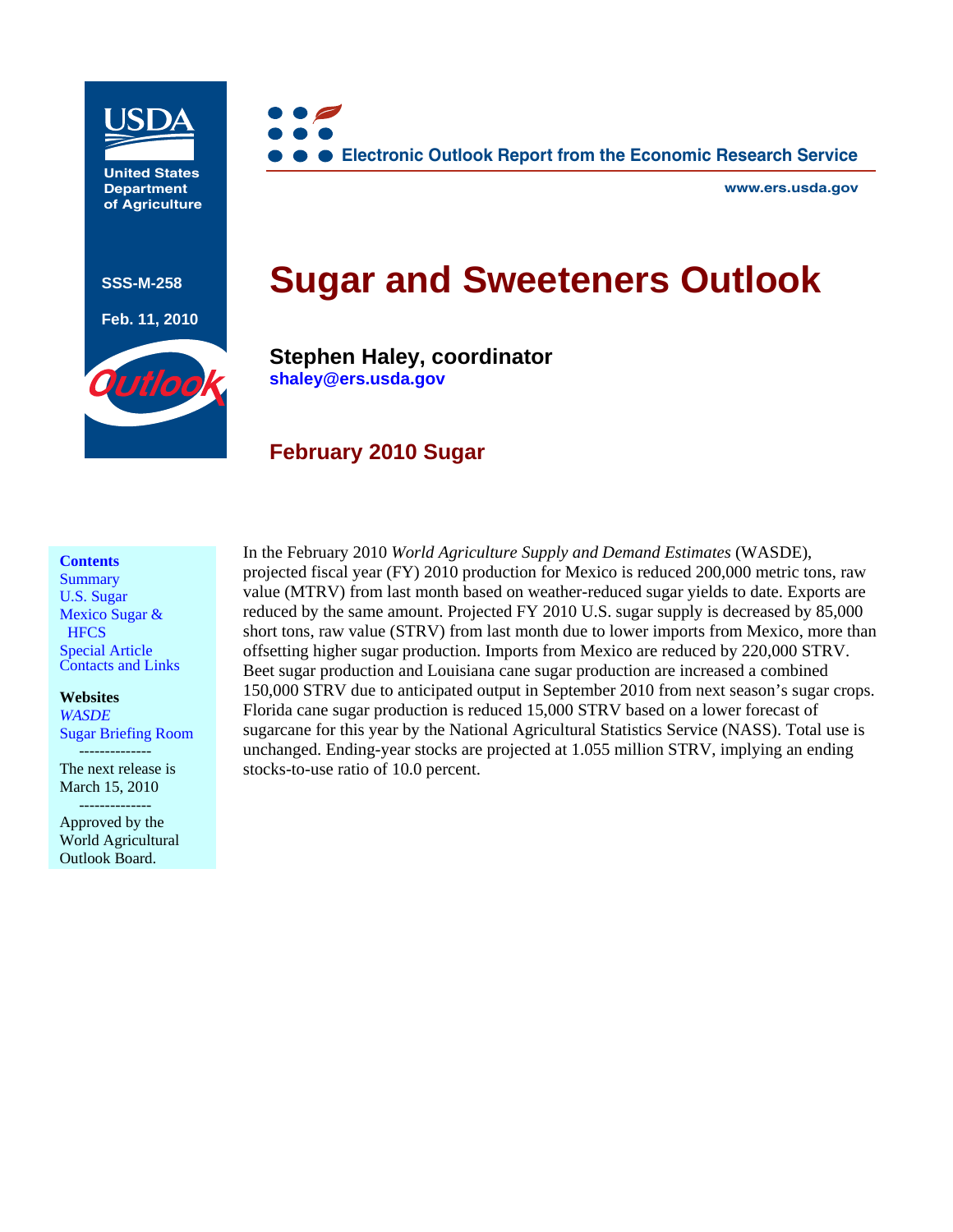# <span id="page-1-0"></span>**U.S. Sugar**

In the February 2010 *World Agricultural Supply and Demand Estimates* (WASDE), the U.S. Department of Agriculture (USDA) published its latest projections for fiscal year (FY) 2010. Expected U.S. beet sugar production is increased by 100,000 short tons, raw value (STRV) and is now projected at 4.500 million STRV. The increase is due to expected production in September from next season's sugar beet harvest and is not attributable to this year's harvest (see below for a summary of the 2009/10 sugar beet harvest).

The cane sugar forecast for FY 2010 is 3.472 million STRV, an increase of 35,000 STRV from last month's projection. The forecast for Louisiana is increased by 50,000 STRV to 1.500 million STRV. Similar to the case for beet sugar, this increase stems from expected September production from next season's sugarcane harvest. In the February 2010 Crop Production, the National Agricultural Statistics Service (NASS) lowered its projection of Florida sugarcane for sugar by 0.8 percent to 13.429 million tons, noting that freezing temperatures in mid-January had lowered expected yield by 0.3 tons to 36.1 tons/acre. Cane sugar production from Florida is now forecast at 1.665 million STRV.

Projected sugar production in Texas and Hawaii were left unchanged at a combined total of 307,000 STRV. Nonetheless, cold and wet conditions in Texas left December sugar production at only 1,259 STRV. Normally a total for December Texas production would be between 28,000 and 32,000 STRV.

Due to lower-than-expected sugar production in Mexico (see below), sugar imports from Mexico are reduced by 220,000 STRV and are now projected at 540,000 STRV. Mexican imports for the October-December period have totaled 105,820 STRV. All sugar has entered by surface transport and most is likely intended for direct consumption—that is, not for refining.

Total sugar imports through the end of December (not counting high-tier tariff sugar) are estimated at 701,000 STRV, or about 33.0 percent of expected imports. Raw sugar tariff-rate quota (TRQ) entries through February 2 are estimated at a relatively high amount of 558,910 STRV, or 54.0 percent of the expected total through 4 months of the fiscal year.

Total use projections were left unchanged. Exports are projected at 150,000 STRV. These are mostly exports occurring under the Refined Sugar Re-Export Program. The sum of deliveries for human use and miscellaneous use are projected at 10.140 million STRV. Other deliveries are projected at 235,000 STRV. These are the sum of deliveries for the Sugar-Containing Products Program, the polyhydric alcohol program, and livestock feed. Total ending-year stocks are projected at 1.055 million STRV, implying an ending-year stocks-to-use ratio of 10 percent.

In the *Sweetener Market Data* (SMD), deliveries for October-December 2009 are estimated at 2.736 million STRV, or about 4.3 percent more than deliveries for the same corresponding period last year. However, the Sugar and Sweetener Team of the Economic Research Service (ERS) believes that the SMD estimate of direct consumption imports is overstated by 194,000 STRV. Although SMD errors should be self-correcting over time, monthly estimates are deemed unreliable. The ERS Team estimates deliveries for human consumption through December 2009 at 2.591 million STRV, or 4.5 percent below the same period last year. More detailed analysis will be provided in the next issue of the *Sugar and Sweeteners Outlook*.

The Inter-Continental Exchange (ICE) raw sugar March No.16 futures contract has averaged 36.5 cents/pound (lb) the first week and a half of February, more than 12 cents higher than the corresponding world price (No.11 ICE March contract). The high margin reflects tightness in domestic supplies and is needed to keep the U.S. competitive in bidding TRQ sugar away from other importing countries. Also, uncertainty about future TRQ increases and Mexican imports are being factored into the market. In like fashion, the refined beet sugar price in the Midwest has been quoted by *Milling and Baking News* at 53 cents/lb since the week ending January 22.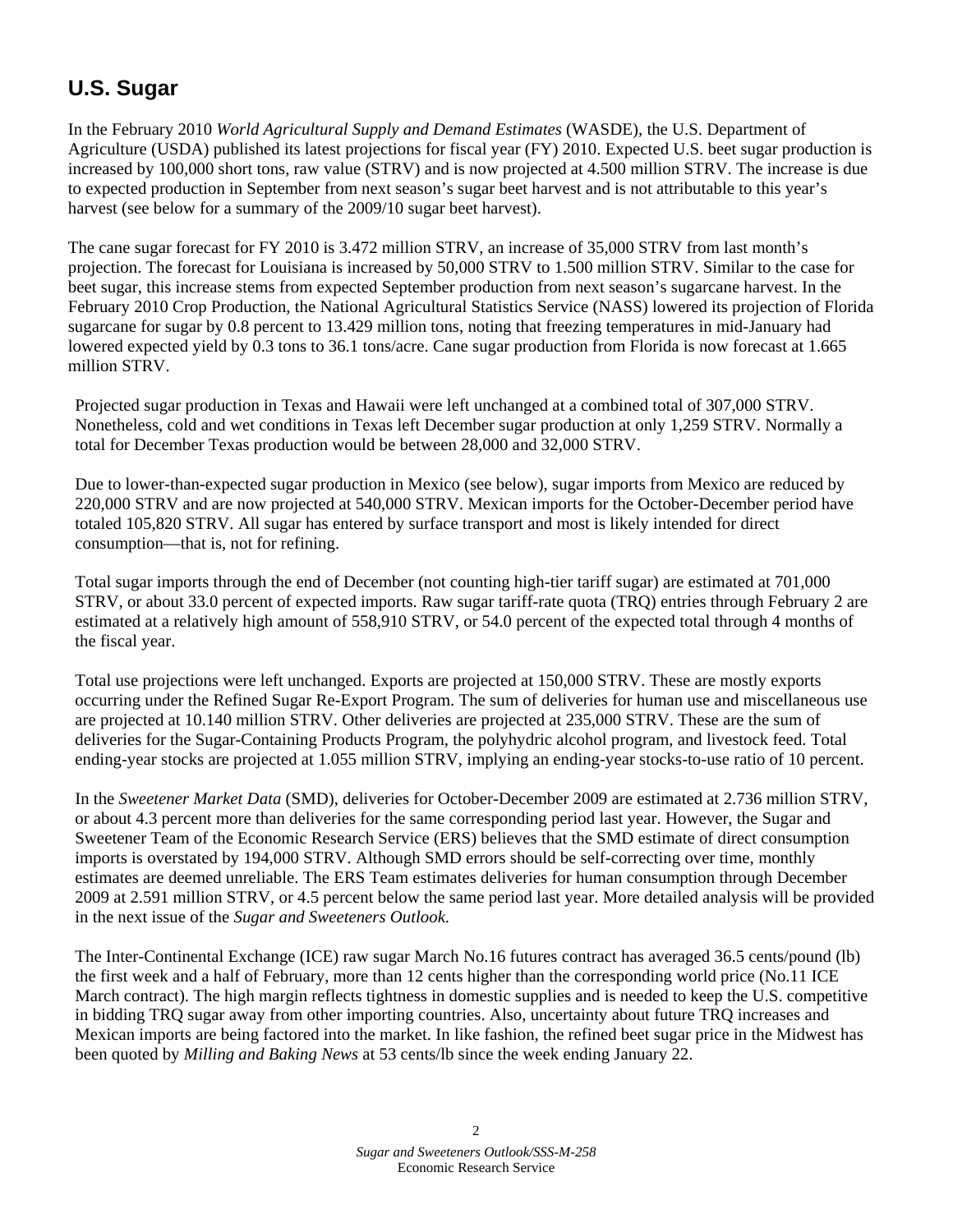Challenging weather conditions affected most sugar beet producers in 2009. Most areas experienced wet conditions during planting and harvest seasons. The cool, dry summer adversely limited yield potential during the growing season. However, only limited reports of root disease and pest issues, partially due to increased use of Roundup Ready and disease-resistant varieties of beets, offset weather-related obstacles and resulted in relatively strong yields according to many of the largest sugar beet cooperatives. Sugar content in the crop though was typically lower than average, particularly in the Upper Midwest, the result of the cool summer and early fall freezes.

Sugar beet producers in the Upper Midwest contended with wet conditions during both planting and harvest, delaying both activities. Producers near the Red River Valley, which was affected by severe flooding in the spring, reported that plantings were delayed over 2 weeks and some cases of abandoned acreage due to the wet conditions. A dry, cool summer affected root growth development in some areas, but root disease and fungus issues were not widely reported, resulting in strong yields by the larger cooperatives in Minnesota and North Dakota. Wet conditions returned in September, in time to complicate or stall the harvest. High levels of soil tare were reported in the region. Early freezes in September and October also pushed the harvest later into the fall and kept sugar content levels relatively low.

Further west, in Idaho, Wyoming, Nebraska, Montana, and Colorado, planting conditions were generally more favorable. Some areas that experienced drought conditions in prior years saw more favorable water levels in 2009. There were some reports of delayed plantings and replantings in Idaho due to April snow and in Montana due to a late freeze in May. Overall, these States increased plantings over 20 percent in 2009 compared with the previous year, according to NASS. The cool summer limited the sugar content of the roots, but no major reports of pest or disease issues kept yields relatively high in these areas. Like other regions, a wet fall pushed the harvest later into the fall and freezing temperatures further limited sugar content on the crop.

Michigan sugar beet production shrank in 2009 from that of 2008. Heavy rains during the planting period caused seedling disease and soil crusting. Lack of precipitation during the growing season was also detrimental to overall yields. Additionally, rhizoctonia crown rot was prevalent in the region according to a cooperative in the area, even for resistant varieties of beets. A dry fall helped with a quick harvest, and cool temperatures in December made for good storage conditions.

Finally, California's acreage planted was lower in 2009 due to delays in contract negotiations and pressure from alternative crops. High temperatures raised pressures from pests and threatened yields; however, improving conditions and a warm winter helped offset some of the decreases in acreage with a higher yield, including a record high yield for the Imperial Valley in Southern California.

Overall, the 2009 sugar beet season was marked by difficult planting and harvesting conditions. A wet spring and cool summer limited root growth, but advanced seed varieties helped to manage weeds and combat root disease, allowing for strong final yields. Freezing temperatures early in the harvest season limited sugar content, with northern growers reporting sugar content levels between 15.5 percent and 17 percent, as opposed to historical averages, which are closer to 17-18 percent. Total sugar beet production in 2009 was 29.5 million tons, nearly a 10-percent increase from that of 2008, according to NASS's January *Crop Production Summary*. However, sugar beet production continued to trend downward during the past 4 years.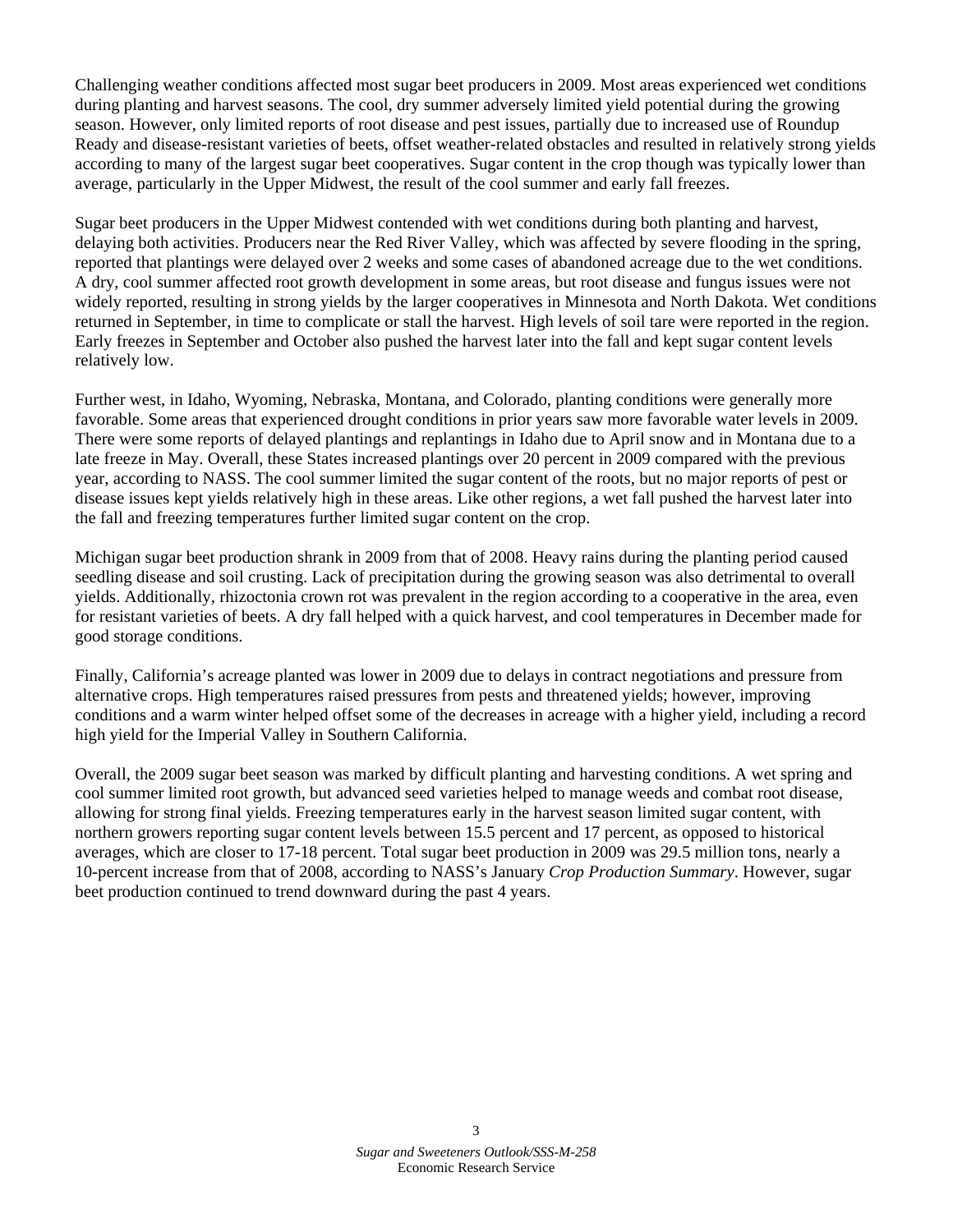| Items                                            | 2003/04 | 2004/05     | 2005/06     | 2006/07                     | 2007/08     | 2008/09     | 2009/10     |
|--------------------------------------------------|---------|-------------|-------------|-----------------------------|-------------|-------------|-------------|
|                                                  |         |             |             | 1,000 short tons, raw value |             |             |             |
| Beginning stocks 2/                              | 1,670   | 1,897       | 1,332       | 1,698                       | 1,799       | 1,660       | 1,451       |
| Total production 3/,4/                           | 8,649   | 7,876       | 7,399       | 8,445                       | 8,152       | 7,484       | 7,972       |
| Beet sugar                                       | 4,692   | 4,611       | 4,444       | 5,008                       | 4,721       | 4,166       | 4,500       |
| Cane sugar                                       | 3,957   | 3,265       | 2,955       | 3,438                       | 3,431       | 3,318       | 3,472       |
| Florida                                          | 2,154   | 1,693       | 1,367       | 1,719                       | 1,645       | 1,577       | 1,665       |
| Louisiana                                        | 1,377   | 1,157       | 1,190       | 1,320                       | 1,446       | 1,397       | 1,500       |
| Texas                                            | 175     | 158         | 175         | 177                         | 158         | 152         | 170         |
| Hawaii                                           | 251     | 258         | 223         | 222                         | 182         | 192         | 137         |
| Puerto Rico                                      | 0       | 0           | $\mathbf 0$ | 0                           | 0           | 0           | $\mathbf 0$ |
| Total imports                                    | 1,750   | 2,100       | 3,443       | 2,080                       | 2,620       | 3,082       | 2,157       |
| Tariff-rate quota imports 5/                     | 1,226   | 1,408       | 2,588       | 1,624                       | 1,354       | 1,370       | 1,257       |
| Other program imports                            | 464     | 500         | 349         | 390                         | 565         | 308         | 350         |
| Nonprogram imports                               | 60      | 192         | 506         | 66                          | 701         | 1,404       | 550         |
| Mexico 6/                                        |         |             |             | 60                          | 694         | 1,402       | 540         |
| <b>Total supply</b>                              | 12,070  | 11,873      | 12,174      | 12,223                      | 12,571      | 12,226      | 11,580      |
| Total exports 3/                                 | 288     | 259         | 203         | 422                         | 203         | 137         | 150         |
| Quota-exempt for reexport                        | 288     | 259         | 203         | 422                         | 203         | 137         | 150         |
| Other exports                                    | 0       | 0           | 0           |                             |             |             |             |
| CCC disposal, for export                         | 0       | $\mathbf 0$ | $\mathbf 0$ |                             |             |             |             |
| Miscellaneous                                    | 23      | 94          | $-67$       | $-132$                      | 0           | 0           | 0           |
| CCC disposal, for domestic nonfood use           | 0       | $\mathbf 0$ | $\pmb{0}$   | 0                           | $\mathbf 0$ | $\mathbf 0$ | $\pmb{0}$   |
| Refining loss adjustment                         | 0       | $\mathbf 0$ | $\mathbf 0$ | 0                           | $\mathbf 0$ | $\Omega$    | 0           |
| Statistical adjustment 7/                        | 23      | 94          | $-67$       | $-132$                      | $\mathbf 0$ | 0           | $\mathbf 0$ |
|                                                  |         |             |             |                             |             |             |             |
| Deliveries for domestic use                      | 9,862   | 10,188      | 10,340      | 10,135                      | 10,708      | 10,638      | 10,375      |
| Transfer to sugar-containing products            |         |             |             |                             |             |             |             |
| for exports under reexport program               | 142     | 121         | 106         | 169                         | 141         | 113         | 175         |
| Transfer to polyhydric alcohol, feed             | 41      | 48          | 51          | 53                          | 61          | 46          | 60          |
| Deliveries for domestic food and beverage use 8/ | 9,678   | 10,019      | 10,184      | 9,913                       | 10,506      | 10,479      | 10,140      |
| Total use                                        | 10,172  | 10,542      | 10,476      | 10,424                      | 10,912      | 10,775      | 10,525      |
| Ending stocks 2/                                 | 1,897   | 1,332       | 1,698       | 1,799                       | 1,660       | 1,451       | 1,055       |
| Privately owned                                  |         |             |             |                             |             |             |             |
| CCC                                              |         |             |             | Percent                     |             |             |             |
|                                                  |         |             |             |                             |             |             |             |
| Stocks-to-use ratio                              | 18.65   | 12.63       | 16.21       | 17.25                       | 15.22       | 13.47       | 10.02       |

CCC = Commodity Credit Corporation.

Note: Numbers may not add due to rounding.

1/ Fiscal year beginning October 1. 2/ Stocks in hands of primary distributors and CCC. 3/ Historical data are from Farm Service Agency (FSA) (formerly ASCS) Sweetener Market Data (SMD), and NASS, Sugar Market Statistics prior to 1992. 4/ Production reflects processors' projections compiled by the FSA. 5/ Actual arrivals under the tariff-rate quota (TRQ) with late entries, early entries, and TRQ overfills assigned to the fiscal year in which they actually arrived. The 2009/10 available TRQ assumes shortfall of 200,000 tons. 6/ Starting in 2007/08, total includes imports under Mexico's WTO TRQ allocation for raw and refined sugar. 7/ Calculated as a residual. Largely consists of invisible stocks change. 8/ For FY 2008-10, combines SMD deliveries for domestic human use, SMD miscellaneous uses, and the difference between SMD imports and WASDE imports.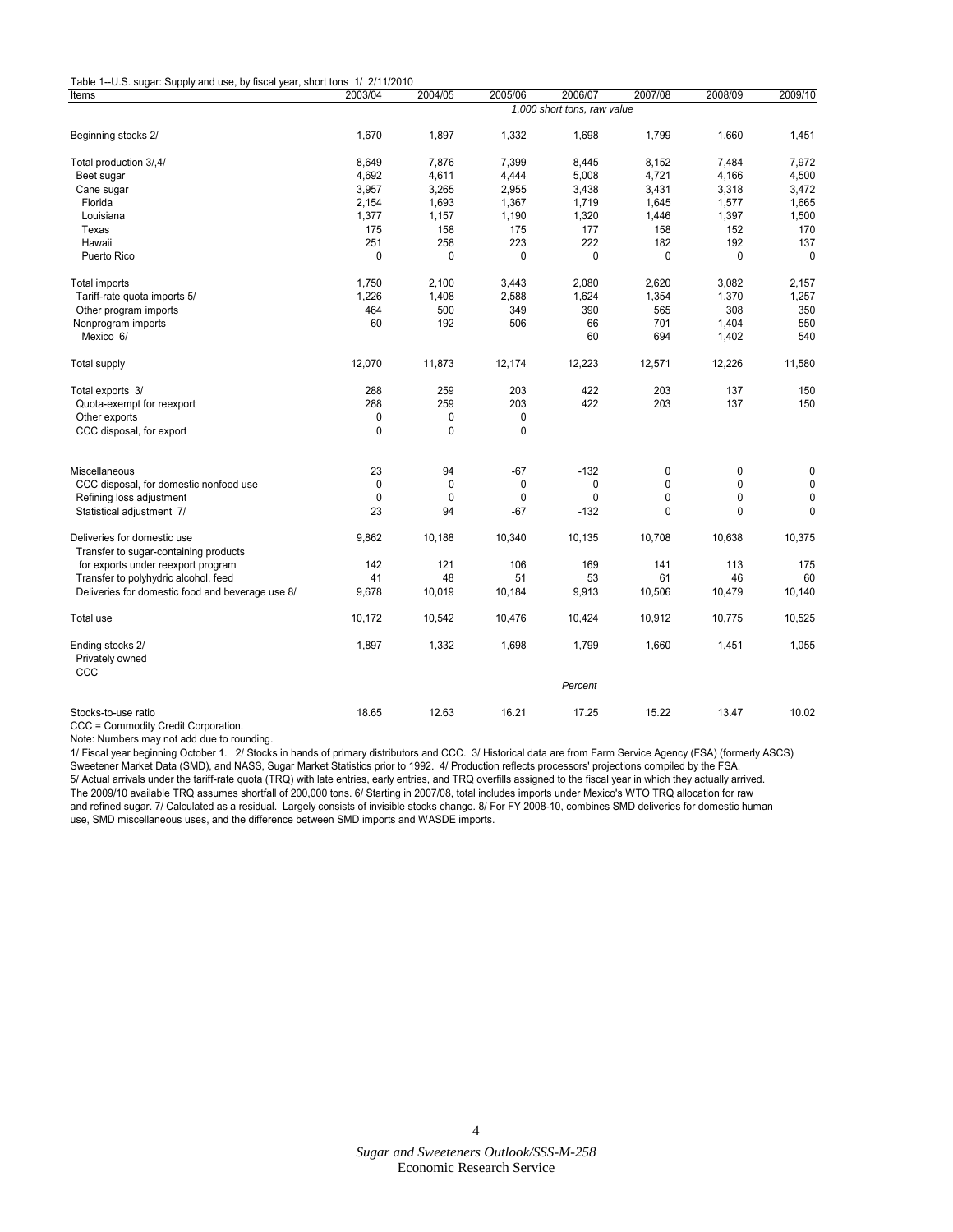| Table 2--U.S. sugar: supply and use (including Puerto Rico), fiscal years, metric tons 1/ 2/11/2010 |             |              |             |                              |             |              |              |
|-----------------------------------------------------------------------------------------------------|-------------|--------------|-------------|------------------------------|-------------|--------------|--------------|
| Items                                                                                               | 2003/04     | 2004/05      | 2005/06     | 2006/07                      | 2007/08     | 2008/09      | 2009/10      |
|                                                                                                     |             |              |             | 1,000 metric tons, raw value |             |              |              |
| Beginning stocks 2/                                                                                 | 1,515       | 1,721        | 1,208       | 1,540                        | 1,632       | 1,506        | 1,316        |
| Total production 3/4/                                                                               | 7,846       | 7,145        | 6,712       | 7,662                        | 7,396       | 6,789        | 7,232        |
| Beet sugar                                                                                          | 4,257       | 4,183        | 4,032       | 4,543                        | 4,283       | 3,779        | 4,082        |
| Cane sugar                                                                                          | 3,590       | 2,962        | 2,681       | 3,119                        | 3,113       | 3,010        | 3,150        |
| Florida                                                                                             | 1,954       | 1,536        | 1,241       | 1,559                        | 1,492       | 1,431        | 1,510        |
| Louisiana                                                                                           | 1,249       | 1,049        | 1,079       | 1,198                        | 1,312       | 1,267        | 1,361        |
| Texas                                                                                               | 159         | 143          | 159         | 161                          | 143         | 138          | 154          |
| Hawaii                                                                                              | 228         | 234          | 202         | 201                          | 165         | 174          | 124          |
| Puerto Rico                                                                                         | $\mathbf 0$ | 0            | $\mathbf 0$ | $\mathbf 0$                  | 0           | $\pmb{0}$    | $\mathbf 0$  |
| Total imports                                                                                       | 1,588       | 1,905        | 3,124       | 1,887                        | 2,377       | 2,796        | 1,957        |
| Tariff-rate quota imports 5/                                                                        | 1,113       | 1,277        | 2,348       | 1,473                        | 1,228       | 1,243        | 1,140        |
| Other program imports                                                                               | 421         | 454          | 317         | 354                          | 513         | 279          | 318          |
| Nonprogram imports                                                                                  | 54          | 174          | 459         | 60                           | 636         | 1,274        | 499          |
| Mexico 6/                                                                                           | $\Omega$    | $\mathbf 0$  | $\Omega$    | 54                           | 630         | 1,272        | 490          |
| <b>Total supply</b>                                                                                 | 10,950      | 10,771       | 11,044      | 11,088                       | 11,404      | 11,092       | 10,505       |
| Total exports 3/                                                                                    | 261         | 235          | 184         | 383                          | 184         | 124          | 136          |
| Quota-exempt for re-export                                                                          | 261         | 0            | 184         | 383                          | 184         | 124          | 136          |
| Other exports                                                                                       | $\mathbf 0$ | $\mathbf{0}$ | $\mathbf 0$ | $\mathbf 0$                  | 0           | $\pmb{0}$    | 0            |
| CCC disposal, for export                                                                            | $\mathbf 0$ | 235          | 0           | $\Omega$                     | 0           | $\mathbf 0$  | $\mathbf 0$  |
| Miscellaneous                                                                                       | 20          | 85           | $-61$       | $-120$                       | $-1$        | $\mathbf{1}$ | $\mathbf 0$  |
| CCC disposal, for domestic nonfood use                                                              | 0           | 0            | 0           | 0                            | $\mathbf 0$ | $\Omega$     | $\mathbf 0$  |
| Refining loss adjustment                                                                            | $\mathbf 0$ | $\mathbf 0$  | $\mathbf 0$ | $\mathbf 0$                  | $\mathbf 0$ | $\mathbf 0$  | $\mathbf 0$  |
| Statistical adjustment 7/                                                                           | 20          | 85           | $-61$       | $-120$                       | $-1$        | $\mathbf{1}$ | $\Omega$     |
| Deliveries for domestic use                                                                         | 8,947       | 9,243        | 9,381       | 9,194                        | 9,715       | 9,650        | 9,412        |
| Transfer to sugar-containing products                                                               |             |              |             |                              |             |              |              |
| for exports under reexport program                                                                  | 129         | 110          | 96          | 153                          | 128         | 102          | 159          |
| Transfer to polyhydric alcohol, feed                                                                | 38          | 44           | 46          | 48                           | 56          | 42           | 54           |
| Deliveries for domestic food and beverage use 8/                                                    | 8,780       | 9,089        | 9,239       | 8,993                        | 9,531       | 9,506        | 9,199        |
| Total use                                                                                           | 9,228       | 9,563        | 9,504       | 9,457                        | 9,898       | 9,775        | 9,548        |
| Ending stocks 2/                                                                                    | 1,721       | 1,208        | 1,540       | 1,632                        | 1,506       | 1,316        | 957          |
| Privately owned                                                                                     | $\mathbf 0$ | 0            | 0           | $\mathbf 0$                  | 0           | 0            | $\Omega$     |
| CCC                                                                                                 | $\mathbf 0$ | $\Omega$     | $\Omega$    | $\Omega$                     | $\Omega$    | $\Omega$     | $\mathbf{0}$ |
|                                                                                                     |             |              |             | Percent                      |             |              |              |
| Stocks-to-use ratio<br>CCC = Commodity Credit Corporation.                                          | 18.65       | 12.63        | 16.21       | 17.25                        | 15.22       | 13.47        | 10.02        |

Note: Numbers may not add due to rounding.

human use, SMD miscellaneous uses, and the difference between SMD imports and WASDE imports.

1/ Fiscal year beginning October 1. 2/ Stocks in hands of primary distributors and CCC. 3/ Historical data are from The Farm Service Agency (FSA) (formerly ASCS), Sweetener Market Data (SMD), and NASS, Sugar Market Statistics prior to 1992. 4/ Production reflects processors' projections compiled by the FSA . 5/ Actual arrivals under the tariff-rate quota (TRQ) with late entries, early entries, and TRQ overfills assigned to the fiscal year in which they actually arrived. The 2009/10 available TRQ assumes shortfall of 181,437 tons. 6/ Starting in 2007/08, total includes imports under Mexico's WTO TRQ allocation for raw and refined sugar. 7/ Calculated as a residual. Largely consists of invisible stocks change. 8/ For FY 2008-10, combines SMD deliveries for domestic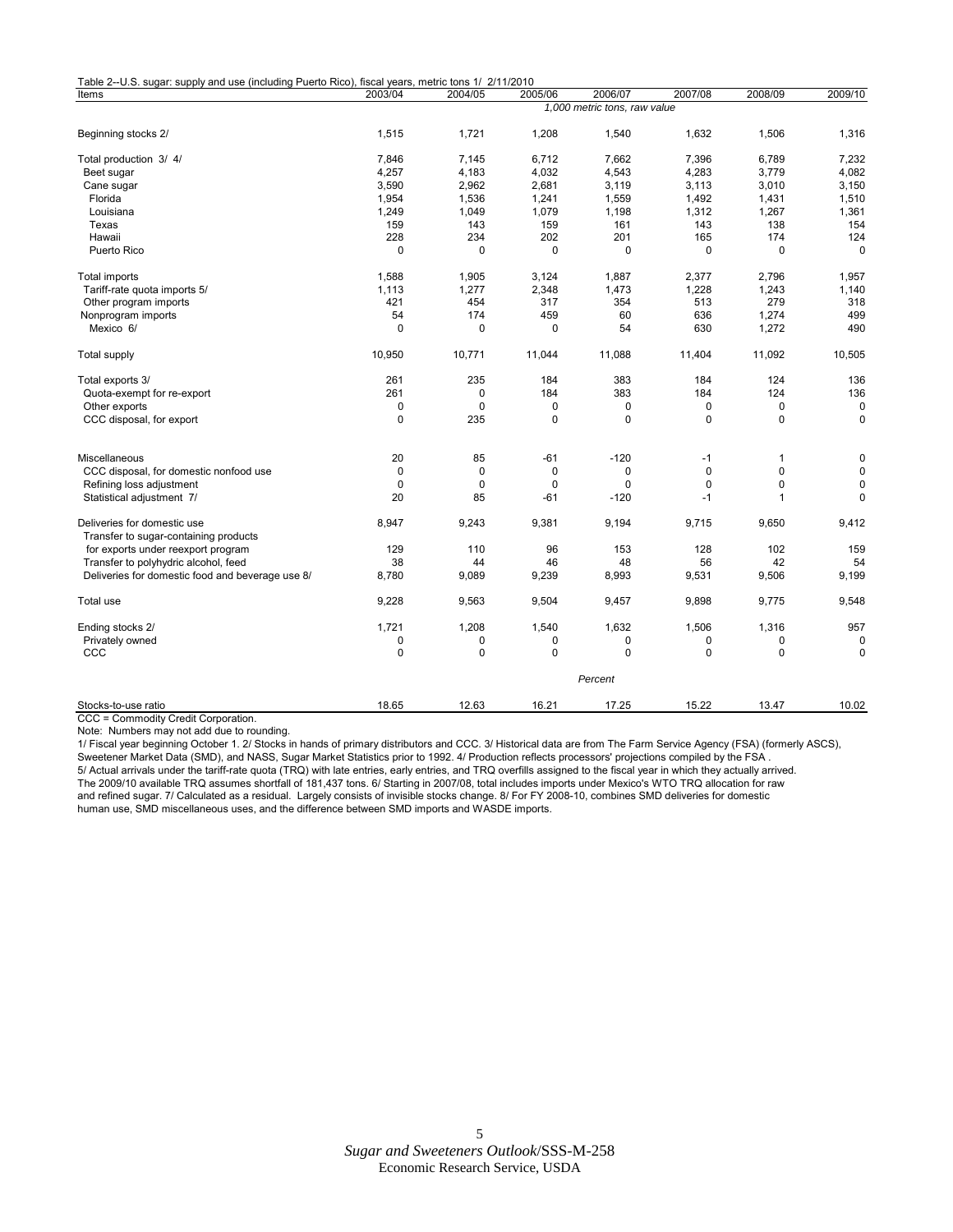# <span id="page-5-0"></span>**Mexico Sugar and HFCS**

Mexico sugar production for fiscal year (FY) 2010 is forecast at 5.100 million metric tons, raw value (MTRV), a reduction of 200,000 MTRV from the forecast last month. Although more area has been harvested this year through January 30 compared with last year (220,719 hectares (ha) compared with 184,929 ha) and more sugarcane harvested (14,158,544 metric tons (mt) compared with 13,870,989 mt), sugar produced is 4.1 percent lower (1.450 million mt compared with 1.512 million mt, actual weight). These data indicate sugarcane yield at 64.15 mt/ha, 14.5 percent lower than last year, and sugar yield at 6.569 mt/ha, 19.7 percent lower. The harvest has been affected by unusually cool, damp harvest conditions, especially in Veracruz, the largest sugar-producing State in Mexico. Production there is 10.2 percent lower than the same corresponding period last year. The weak start is considered an indicator of the poor prospects through the rest of the campaign. Other groups making production forecasts, like the National Sugarcane Growers Union, have reduced their forecasts recently.

The USDA projects Mexican sugar exports at 490,000 MTRV, a 200,000-MTRV reduction paralleling the lower production forecast. Sugar prices, which had been declining through the end of 2009 because of sugar imports, increased in January. The Mexico City estandar price began the month at 37.6 cents/pound (lb) and finished at 43.8 cents/lb. The Mexico City refined price began at 41.4 cents/lb and was above 48 cents/lb midmonth, averaging 45.9 cents the entire month. These increased prices plus policymaker concerns about the affordability of domestic sugar are factors arguing for fewer exports. Even so, the export projection has a wide band around it. U.S. refined prices, Midwest, are higher in Mexico City at 53 cents/lb, but U.S. sugar raw prices are still lower. Also, there are reports that the Mexican Government's Secretariat of the Economy will officially announce a tariff-rate quota of up to 250,000 mt, providing for entry through mid-May.

The USDA projects Mexican consumption of high fructose corn syrup (HFCS) at 900,000 mt, dry weight, the same as last month. Depending on Mexican HFCS production, Mexican HFCS imports are expected to be between 450,000-550,000 mt, most of which are expected to come from the United States. For the first 2 months of the fiscal year (October and November), the United States has shipped to Mexico 136,500 mt of HFCS, more than 2.5 times as much as in the same period the previous year. This would be between 25-30 percent of the expected total. Exports for December 2009 will be released soon after the *World Agricultural Supply and Demand Estimates* and will likely give additional guidance for next month's forecast.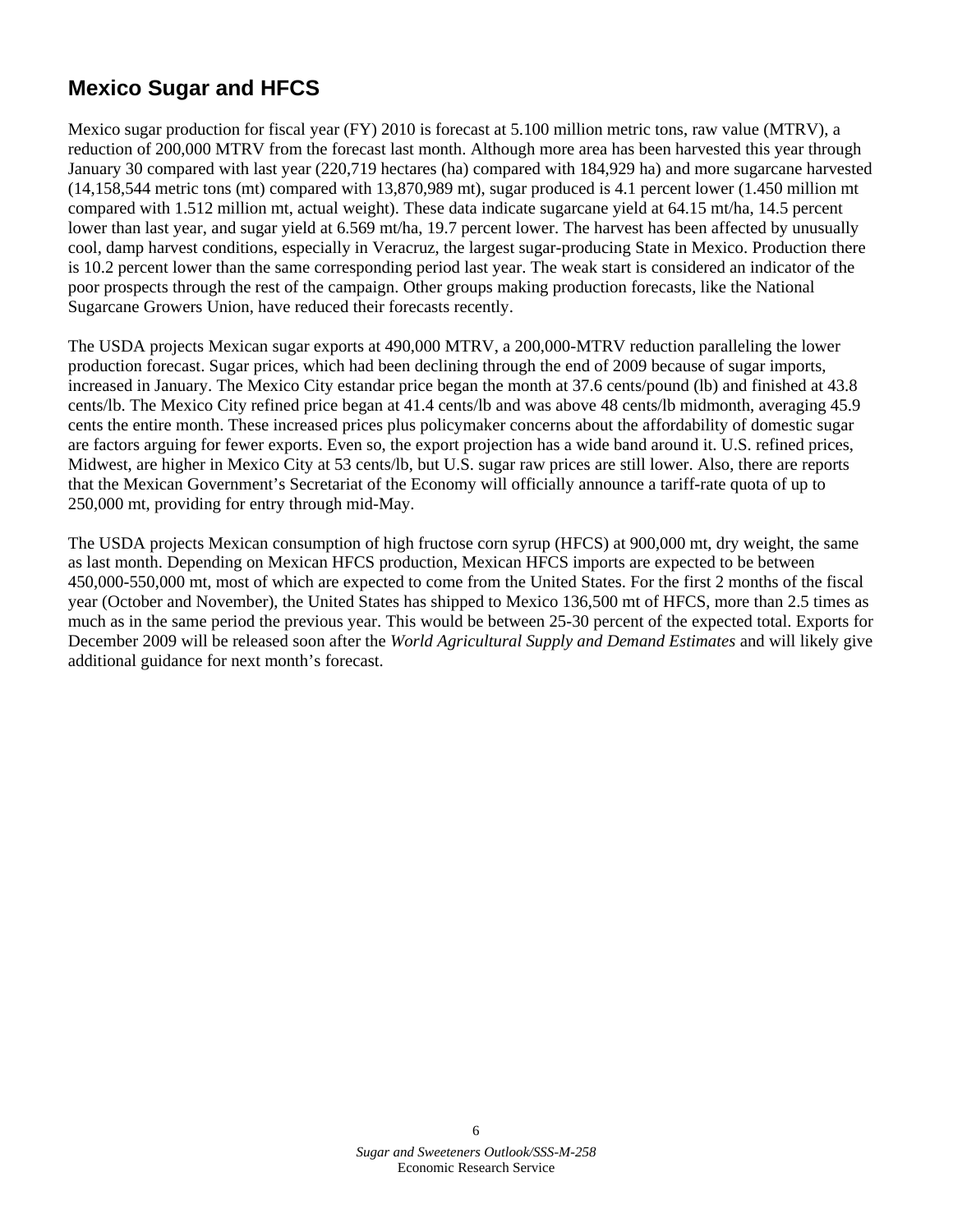| Table 3--Mexico: Sugar production and supply and sugar and HFCS utilization, by fiscal years 2/11/2010 |  |
|--------------------------------------------------------------------------------------------------------|--|
|--------------------------------------------------------------------------------------------------------|--|

| Fiscal Year (Oct/Sept)                    | 2003/04 | 2004/05           | 2005/06 | 2006/07 | 2007/08 | 2008/09 | 2009/10 1/ |  |  |  |
|-------------------------------------------|---------|-------------------|---------|---------|---------|---------|------------|--|--|--|
|                                           |         | 1,000 metric tons |         |         |         |         |            |  |  |  |
| Beginning stocks                          | 1,194   | 1,237             | 1,965   | 1,294   | 1,718   | 1,975   | 488        |  |  |  |
| Production                                | 5,330   | 6,149             | 5,804   | 5,633   | 5,852   | 5,260   | 5,100      |  |  |  |
| Imports                                   | 327     | 268               | 240     | 474     | 226     | 160     | 720        |  |  |  |
| Supply                                    | 6,851   | 7,654             | 7,809   | 7,401   | 7,796   | 7,395   | 6,508      |  |  |  |
| Disappearance                             |         |                   |         |         |         |         |            |  |  |  |
| Human consumption                         | 5,380   | 5,279             | 5,326   | 5,133   | 5,090   | 5,065   | 4,900      |  |  |  |
| Other consumption<br><b>Miscellaneous</b> | 220     | 282               | 323     | 390     | 414     | 475     | 400        |  |  |  |
| Total                                     | 5,600   | 5,561             | 5,649   | 5,523   | 5,144   | 5,540   | 5,300      |  |  |  |
| Exports                                   | 14      | 128               | 866     | 160     | 677     | 1,367   | 490        |  |  |  |
| Total use                                 | 5,614   | 5,689             | 6,515   | 5,683   | 5,821   | 6,907   | 5,990      |  |  |  |
| Ending stocks                             | 1,237   | 1,965             | 1,294   | 1,718   | 1,975   | 488     | 518        |  |  |  |
| Stocks-to-human consumption               | 23.0    | 37.2              | 24.3    | 33.5    | 38.8    | 9.6     | 10.6       |  |  |  |
| Stocks-to-use                             | 22.0    | 34.6              | 19.9    | 30.2    | 33.9    | 7.1     | 8.6        |  |  |  |
| HFCS consumption (dry weight)             | 135     | 355               | 667     | 698     | 782     | 653     | 900        |  |  |  |

1/ Forecast.

Sources: USDA, Foreign Agricultural Service, Production, Supply and Distribution database (historical data); *World Agricultural Supply and Demand Estimates.*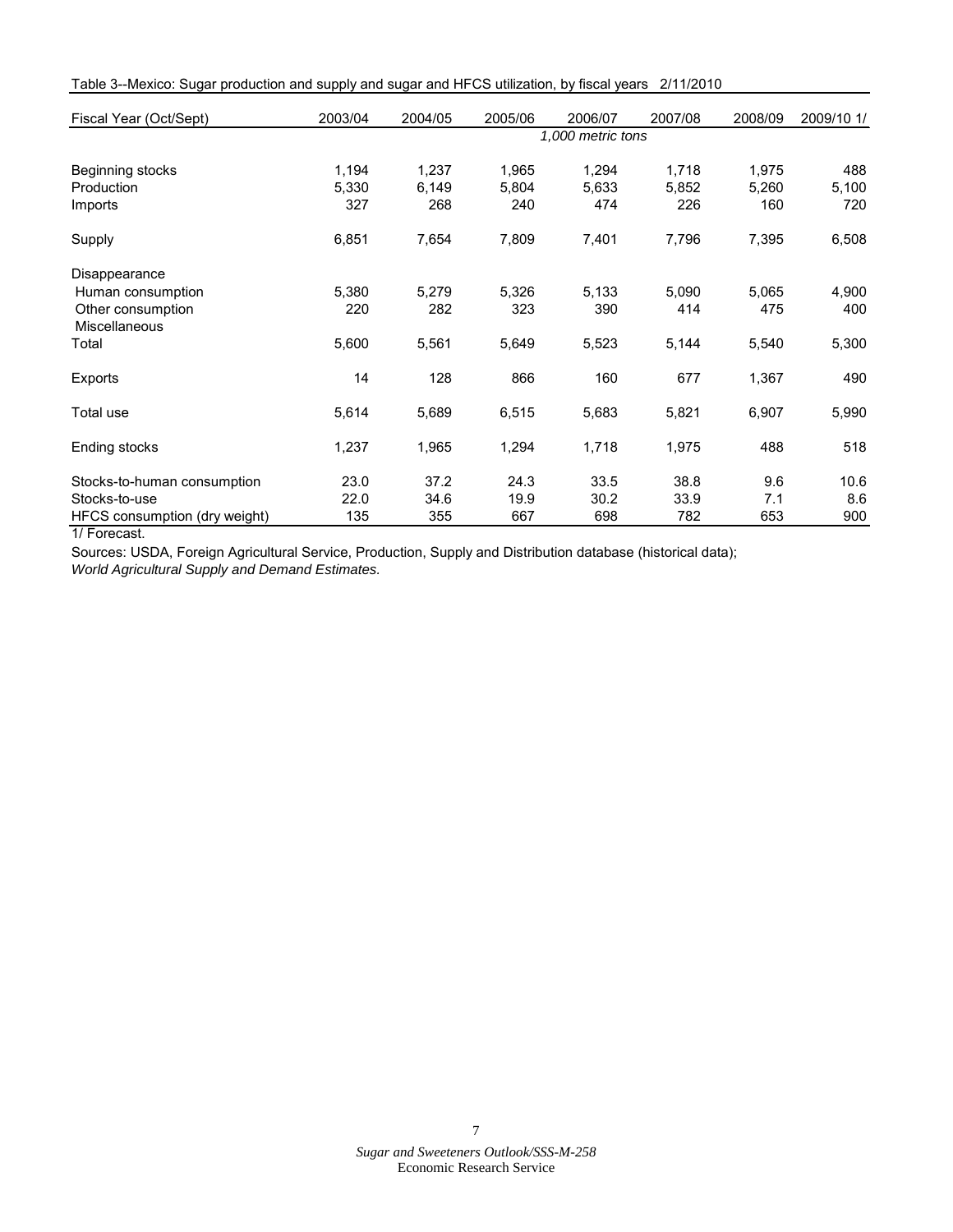# <span id="page-7-0"></span> **Mexican Sugar and HFCS Long-Term Projections through Fiscal Year 2021**

The USDA prepares long-term sugar projections for both the United States and Mexico in the fall for publication prior to the Agricultural Outlook Forum in February of the following year. First-year projections (2009/10 October/September marketing year—same as the U.S. fiscal year (FY) 2010) are the same as those published by the USDA's Foreign Agricultural Service (FAS) in the November 2009 Production, Supply, and Distribution (PSD) database. Mexican production for FY 2010 is forecast at 5.400 million metric tons, raw value (MTRV). (The forecast is lower than that now—see previous section of this report.) Consumption for food and beverages is forecast at 4.900 million MTRV, which is 165,000 MTRV lower than the previous year. High domestic sugar prices are expected to lead to increased consumption of high fructose corn syrup (HFCS), forecast at 900,000 metric tons (mt), dry basis.<sup>1</sup> This is 290,000 mt greater than the estimated 610,000 mt in FY 2009. It is assumed that the beverage industry consumes about 80 percent of that amount. HFCS is estimated to make up about 48 percent of combined sugar and HFCS sweeteners demanded by the Mexican beverage industry. Sugar exports are forecast at 690,000 MTRV, and almost all exported sugar is expected to be shipped to the United States. Ending stocks are forecast at 760,000 MTRV, implying a stocks-to-human consumption ratio of 15.5 percent. This stock level is low by historical standards. This report assumes that policymakers typically aim for a stocks ratio of about 22 percent to ensure adequate supplies from the end of the fiscal year to the beginning of the next season's sugarcane harvest.

# *Projections Framework*

<u>.</u>

The Mexico sugar and sweetener projections are determined simultaneously with those for the United States. (The U.S. projections are part of a separate document released by the USDA just prior to the February USDA Agricultural Outlook Forum.) Assumptions made for the United States will affect the projections for Mexico. For the last several years, a modeling framework capturing market and policy dynamics in both countries produced a projections trajectory for the baseline. For marketing years beyond those reported in the *World Agricultural Supply and Demand Estimates* (WASDE) report (e.g., FY 2011 and beyond for this year), forecasting outcomes in U.S. and Mexican sugar markets were derived from pricing linkages between the two countries. Projections made this year are different because of specific assumptions made for the United States.

U.S. sugar supply and use over the long-term projections period are specified to resemble events and policy choices made in FY 2009. Specifically, U.S. producers do not expand area to keep pace with increases in domestic demand; U.S. policymakers do not increase sugar tariff-rate quotas (TRQs) above minimum access levels (as required by the World Trade Organization (WTO) and Free Trade Agreements (FTA)); and U.S. policymakers aim for an endingyear stocks-to-use ratio equal to FY 2009's 13.5 percent. Mexico is assumed to export sugar to the United States to meet this level. When necessary, Mexico is assumed to import sugar from the world market late in the fiscal year to assure sufficient supplies to meet domestic consumption requirements. As mentioned above, optimum ending-fiscalyear stocks in Mexico have been at about 22 percent of total-year deliveries for human consumption. Formal price linkages, the basis of past projections modeling, are absent.

This article presents two separate sets of results. The first is referred to as version A. For Mexico, it assumes sugar exports are made so that the resulting U.S. ending stocks-to-use ratio is 13.5 percent and that Mexico imports from the world market so that its ending stocks-to-consumption ratio equals 22.0 percent in all projection years. The second set is referred to as Version B. Here, prices are linked through trade (as in previous years' projections). Elements of both approaches are developed below. Also, within each set, differing scenarios are run to show alternative assumptions about the future—specifically, the effect of investments made in the Mexican sugar sector (none beyond maintenance assumed in the main baseline) and lower than forecast HFCS use in Mexico. Both are discussed below.

<sup>1</sup> High fructose corn syrup is measured in dry weight, unless noted otherwise.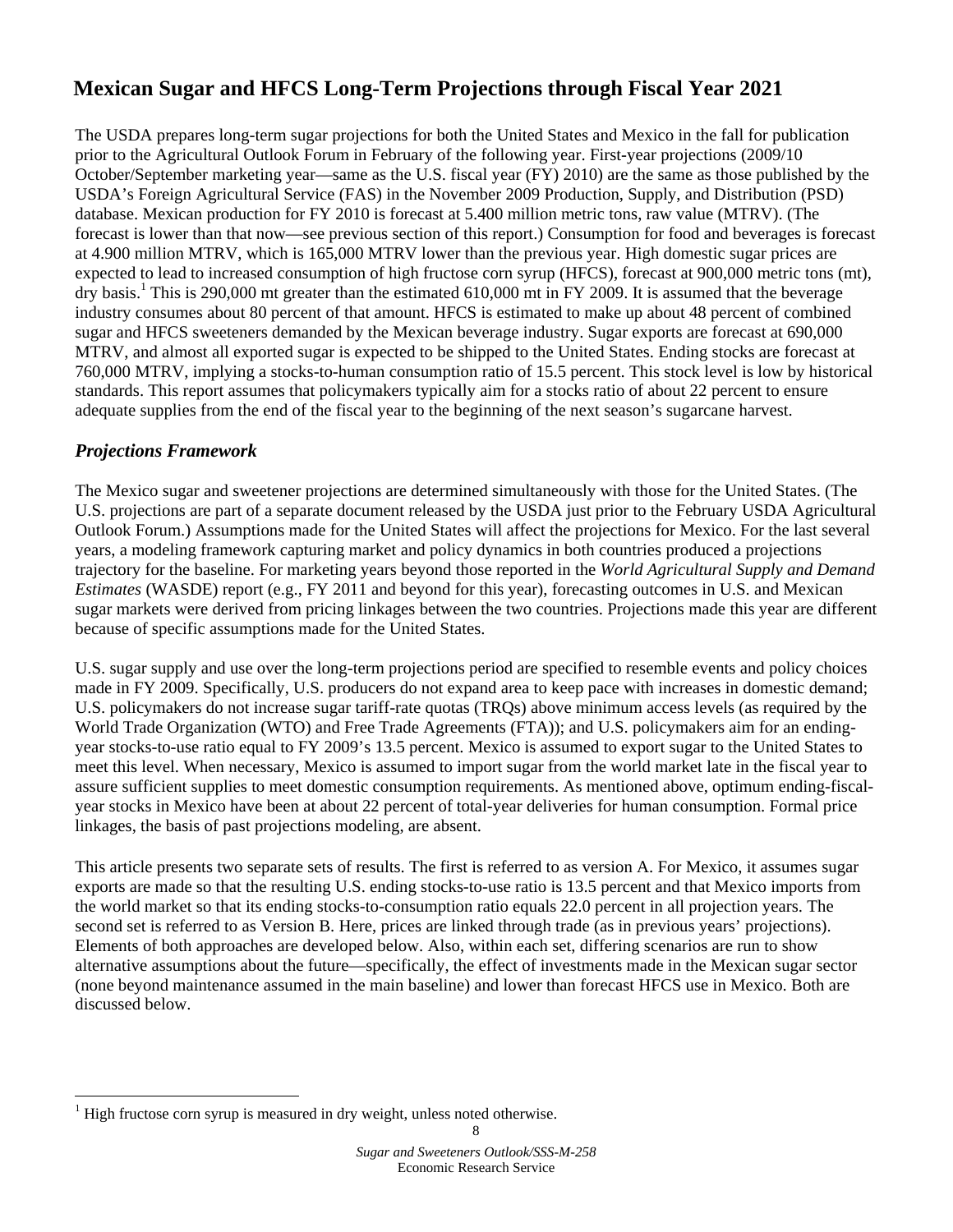# *Production*

Table A-1 gives an overview of the Mexican component of the long-term projections model used for analysis. Sugar production comes from processing sugarcane grown in various regions in Mexico (fig. A-1).<sup>2</sup> Regional sugarcane area is a function of lagged regional sugarcane prices, indexed to a wholesale price index. Sugar production depends on available processing capacity.<sup>3</sup> Maintenance of processing capacity depends on regional processor returns (sugar sales less grower payments) exceeding processing costs. Sugar yields are a joint function of trend growth and relative prices of fertilizers and chemicals used in production. Regional sugarcane prices derive from the price of sugar in Mexico and regional productivity measures.

# *Consumption*

1

The USDA bases its projections of Mexican sweetener consumption on analysis of trends in the consumption of sweetener-containing products (SCPs) and in deliveries of sugar for distribution to households and other users (table A-3). For sweeteners in SCPs the procedure starts by gathering data and projections from Euromonitor International for the following SCPs: carbonated beverages, bakery and cereal products, sugar confectionery, chocolate confectionery, chewing gum, ice cream and other dairy products, and processed foods. The projections are extended through FY 2021 based on Euromonitor projections (through 2013 and 2014), product growth trends, and assumed growth in real Mexican per capita gross domestic product (GDP). The sweetener content of the products is then estimated based on product coefficients used by the Sugar and Sweeteners Team of the Economic Research Service (ERS) in estimating sugar contained in products imported into the United States.

Macroeconomic and demographic assumptions used in USDA's long-term agricultural projections indicate that between 2011 and 2021, Mexican population is projected to grow 10.6 percent and real per capita GDP 29.8 percent. (Also important for pricing linkages in Version B is an 11.6-percent real appreciation of the Mexican peso relative to the dollar.)

The procedure for estimating and projecting sugar deliveries for nonindustrial uses is based on the estimates and projections of sweeteners in SCPs described immediately above. For the estimation of the historical series, estimated sweeteners in SCPs are subtracted from the sum of PSD estimates of sugar deliveries for human consumption and HFCS deliveries for the period 1997-2009. The series is projected forward based on population and GDP growth.

Table A-5 shows sweetener deliveries, by component and total, for the projections period. Per capita sweetener consumption is not shown to grow through 2021. Sweetener consumption is mostly a matter of increases in population, with real income gains seeming to matter little. These results are from Euromonitor and ERS analysis and should be interpreted as very conservative. Other growth scenarios could be incorporated for sensitivity analysis (although not pursued in this article).

HFCS substitutes for sugar in beverage and food manufacturing. Most HFCS is used in beverages. The framework assumes that, by FY 2013, the Mexican beverage industry can source 75 percent of its sweetener needs from HFCS. The industry is specified to use less HFCS only if domestic sugar prices approach the cost of importing HFCS from the United States. Factors that might contribute to this scenario would be a runup in corn prices, similar to what happened 2 years ago.

 $2^2$  These regions are the same as those used by LMC International in its costs of production studies. Those costs of production are used in the ERS modeling of Mexican sugar production.

<sup>&</sup>lt;sup>3</sup> Table A-2 shows the equations of the production specification.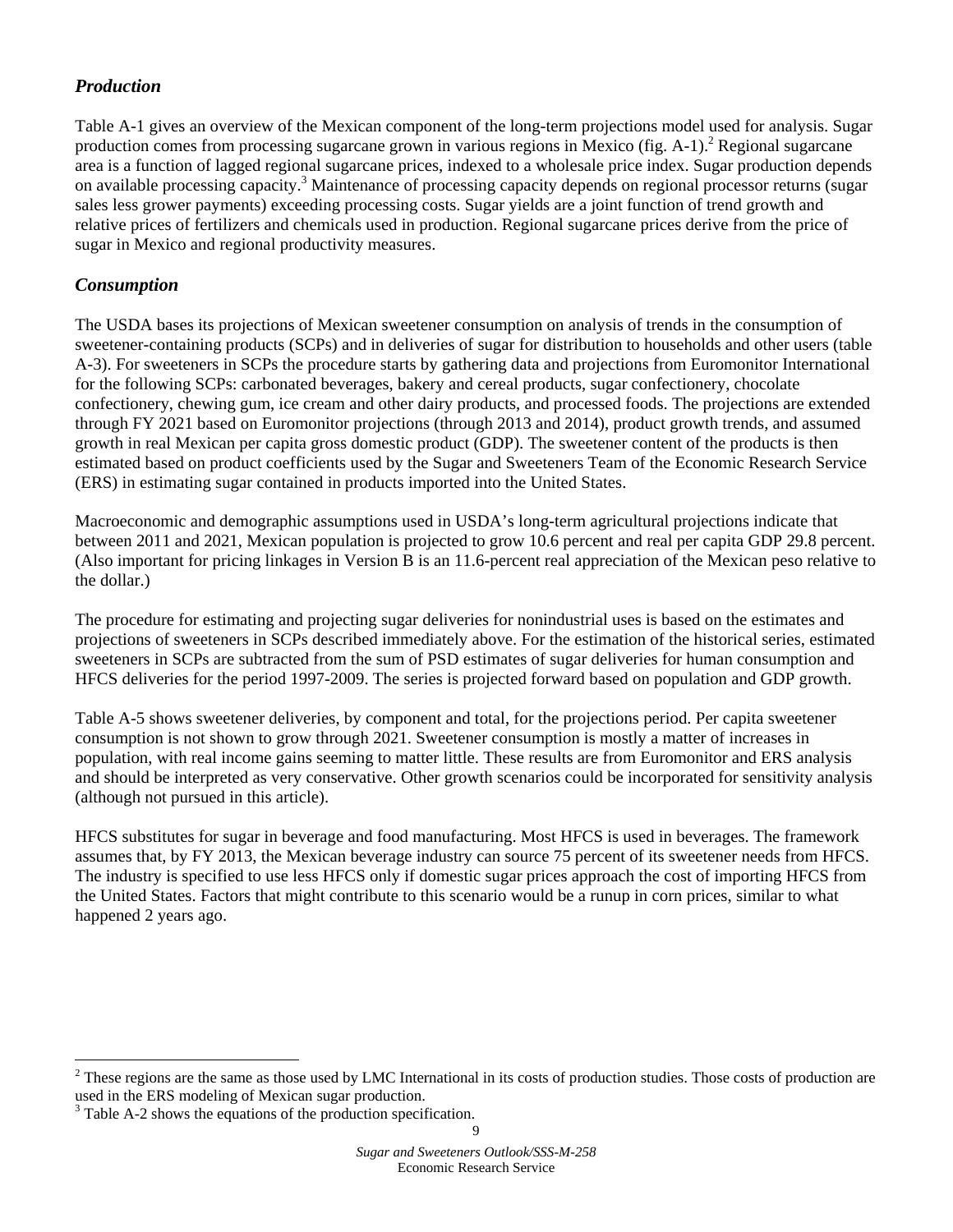#### Table A-1--ERS long-term sugar and sweeteners projections model: factors affecting Mexican sugar supply and utilization

| Beginning stocks | + Production                                                                                                                                                                                                                                                                                         | + Imports                                                                                                                                                                                                                                                                   | $=$ Net exports                                                                                                                                                                                                      | + Deliveries                                                                                                                                                                                                                                                                                                                                  | + Ending stocks                                                                                                 |
|------------------|------------------------------------------------------------------------------------------------------------------------------------------------------------------------------------------------------------------------------------------------------------------------------------------------------|-----------------------------------------------------------------------------------------------------------------------------------------------------------------------------------------------------------------------------------------------------------------------------|----------------------------------------------------------------------------------------------------------------------------------------------------------------------------------------------------------------------|-----------------------------------------------------------------------------------------------------------------------------------------------------------------------------------------------------------------------------------------------------------------------------------------------------------------------------------------------|-----------------------------------------------------------------------------------------------------------------|
| stocks level     | -- previous year ending Sugar processed from:<br>-- Sugarcane<br>> function of lagged                                                                                                                                                                                                                | -- Imports for IMMEX sugar-<br>containing product exports<br>(exog.)                                                                                                                                                                                                        | -- dependent on Mexico<br>exportable sugar surplus:<br>* HFCS use in Mexico; and                                                                                                                                     | -- Deliveries for human consumption<br>$=$ industrial end use demand $+$<br>direct household demand                                                                                                                                                                                                                                           | <b>Version A</b><br>*Mexico import policy assures<br>that ratio of ending stocks to<br>sugar consumption equals |
|                  | regional sugarcane<br>prices, which are derived<br>from estandar sugar price<br>> production dependent on<br>available processing<br>capacity<br>> processing capacity<br>dependent on processor<br>returns (sugar sales revenue<br>less sugarcane grower<br>payments) exceeding processing<br>costs | plus:<br>Version A<br>-- Mexican Government sets<br>tariff-rate quota so that end<br>year stocks-to-consumption<br>ratio equals 22 percent<br>Version B<br>-- High-Tier Tariff Imports<br>if price = world price + tariff +<br>marketing costs; otherwise,<br>equal to zero | Version A<br>* Mexico exports sugar to<br>the United States so that<br>ending year U.S. stocks-<br>to-use ratio equals 13.5<br>percent<br>Version B<br>* linkage of U.S. raw and<br>Mexican estandar<br>sugar prices | > Growth in per capita<br>sweetener consumption by<br>end use as function of real<br>GDP growth<br>>Sugar use as a fixed<br>share of industrial end user<br>sweetener demand, unless<br>price of sugar draws near to<br>cost of procuring HFCS (then<br>sugar substitutes for HFCS)<br>-- Other deliveries: sugar to<br>Mexico IMMEX program. | 22 percent<br>Version B<br>*Ending stocks calculated as<br>residual: Total supply less use                      |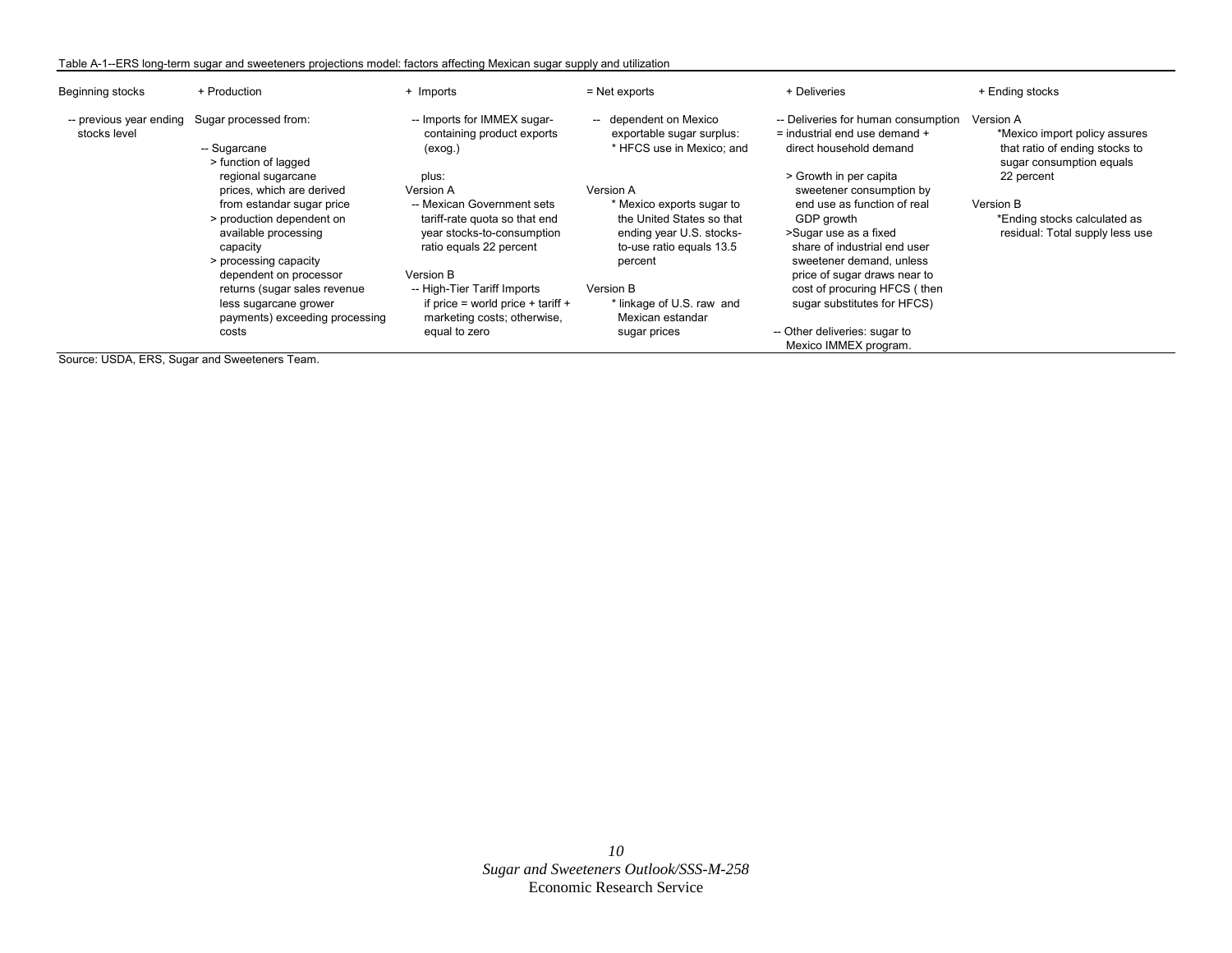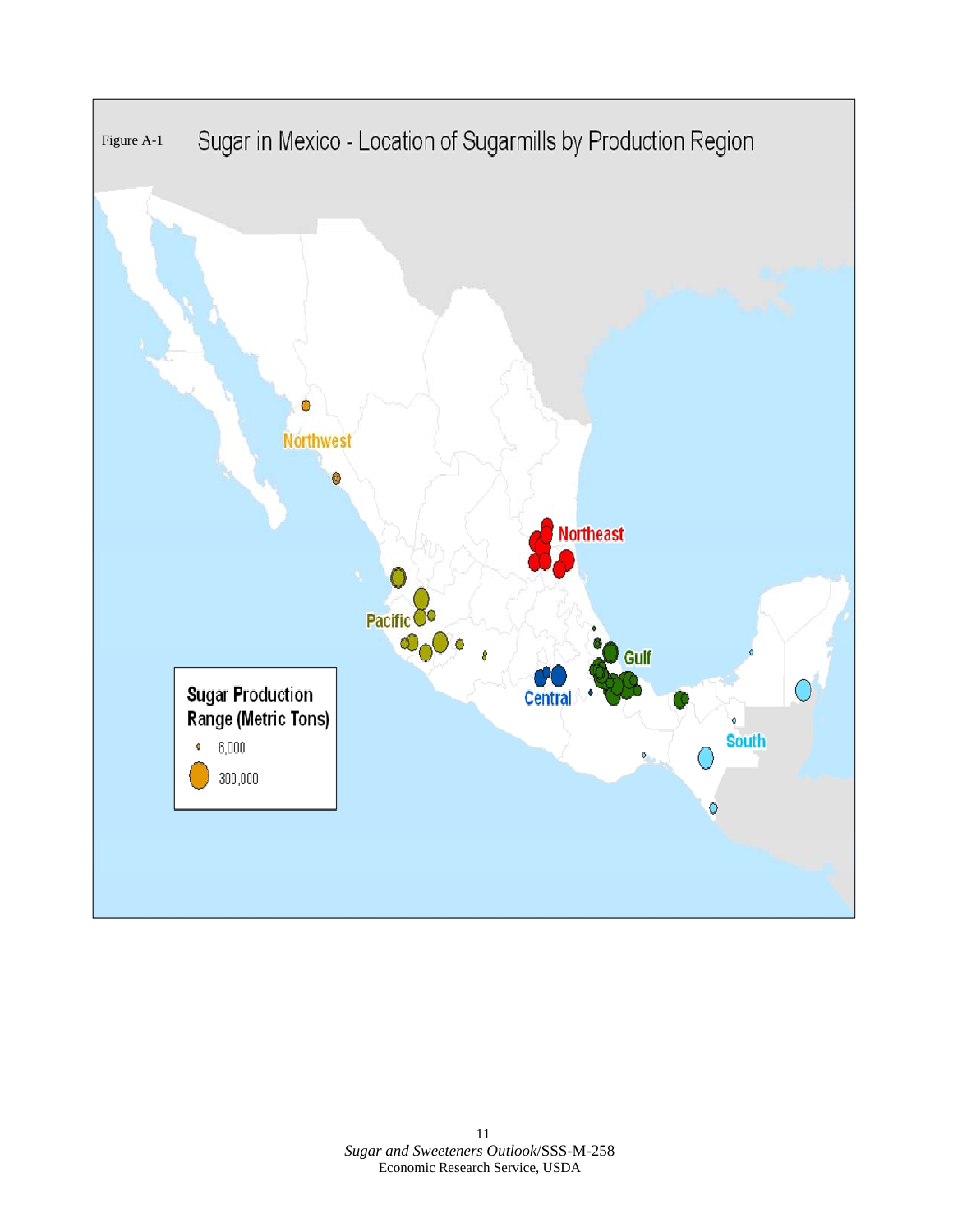### Table A-2--ERS long-term sugar and sweeteners projections model, regional sugar production, Mexico **Area harvested:**

```
Area harvested (i) = \phi * (Area adjustment(i)) * (Adjustment for production capacity adjustments(i))
for i = CE (Central), GU (Gulf), NE (Northeast), NW (Northwest), PC (Pacific), SO (South)
```
Area adjustment(i,t) = f ( real sugarcane price(t-1),..., real sugarcane price(t-n))

Adjustment for change in production capacity(i,t) = Min(1-period lag value, φ/(1+exp(-α\*(processor return(t-1)-processor cost(t-1))/processor cost(t-1)) where φ = exogeneous increase in process capacity, and processor return is sales revenue less payments to growers.

### **Sugar and sugarcrop yields:**

Sugarcane yield (i) =  $\alpha$ 0 +  $\alpha$ 1\*Trend +  $\alpha$ 2\*sugarcane price(t-1)/fertilizer price(-1)

Cane sugar yield  $(i,j) = \beta 0 + \beta 1$ \*Trend +  $\beta 2$ \*Sugarcane yield  $(i,j)$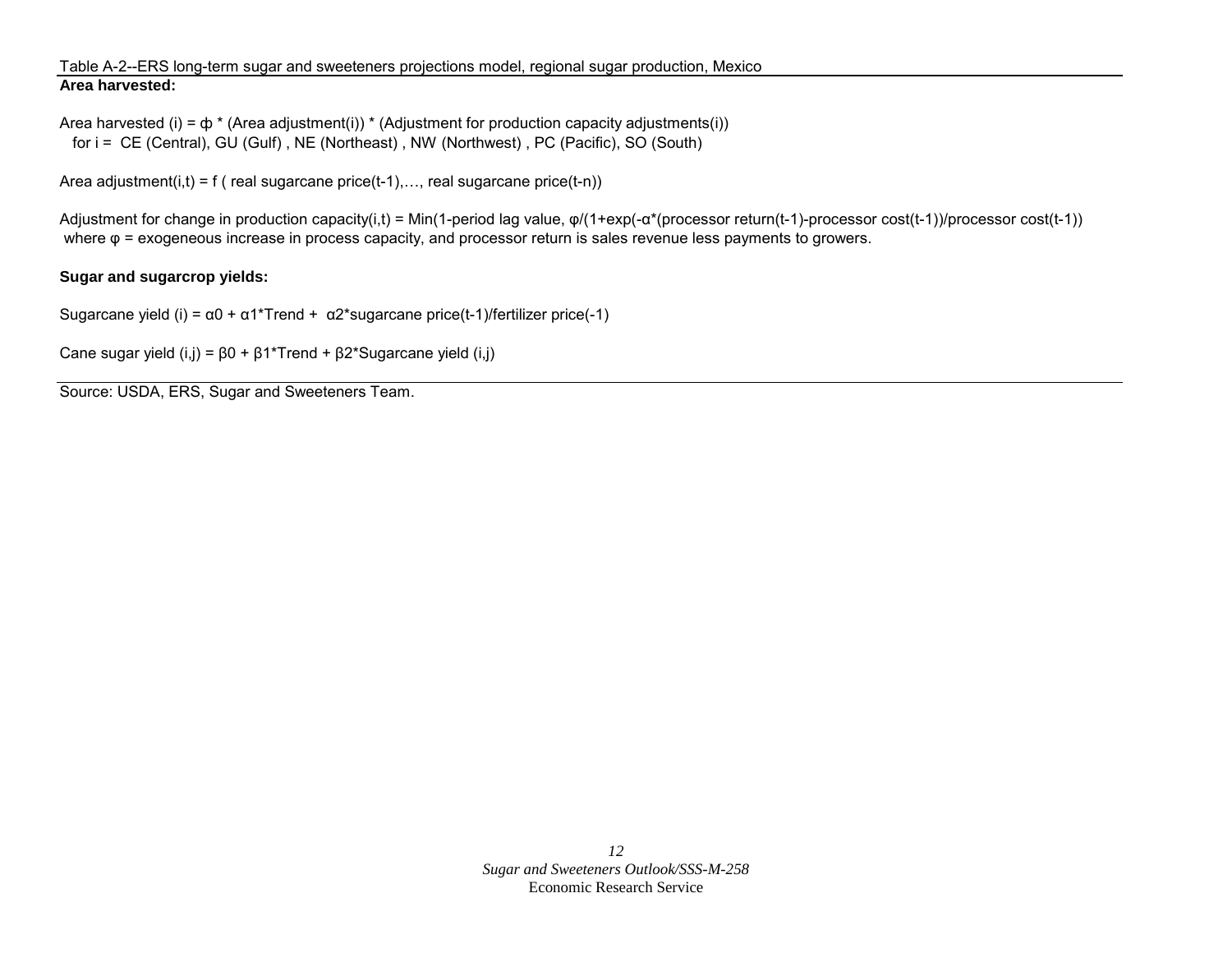#### Table A-3--ERS long-term sugar and sweeteners projections model, sweetener deliveries for consumption, Mexico

Procedure:

(1) Gather data and projections from Euromonitor International for consumption of sugar-containing products (SCPs)

- o Carbonated beverages
- o Bakery and cereal
- o Sugar confectionery
- o Chocolate confectionery
- o Gum
- o Dairy products (including ice cream)
- o Processed foods
- (2) Extend projections through FY 2021.

ln(food category variable, per capita) = β0 + β1\*shift variable (year index) + β2\*trend+ β3\*ln(real per capita GDP)

- (3) Estimate sweetener content of products.
- (4) Derive estimate for sugar deliveries to nonindustrial end users.

 Nonindustrial sweetener deliveries = Total sweetener deliveries for consumption - industrial end user sweetener deliveries

ln(nonindustrial deliveries/industrial end user deliveries) = β0 + β1\*ln(per capita GDP)

| (5) Derive trade off between sugar and high fructose corn syrup (HFCS) Maximum HFCS penetration: A and sugar trade off: B |  |  |  |
|---------------------------------------------------------------------------------------------------------------------------|--|--|--|
|                                                                                                                           |  |  |  |

| Maximum HFCS shares assumed for analysis, by industry: |       |  |  |  |  |  |
|--------------------------------------------------------|-------|--|--|--|--|--|
| Beverages 1/                                           | 75.0% |  |  |  |  |  |
| Food manufacturing:                                    |       |  |  |  |  |  |
| Bakery and cereal                                      | 18.4% |  |  |  |  |  |
| Confectionery                                          | 5.1%  |  |  |  |  |  |
| Dairy                                                  | 40.9% |  |  |  |  |  |
| Processed foods                                        | 74.4% |  |  |  |  |  |

1/ share achieved in 2013; interim values 2010: 48.3%; 2011: 57.2%; 2012: 66.1%; 2013: 75.0%.

(B) Flexible share approach: Max coeff (from A)\* Flexibility coeff

Flexibility coeff = [1/(1+EXP(-φ\*(Estandar price - Cost Variable)/Cost Variable))] Cost Variable = HFCS production cost (U.S.) + transport + processor return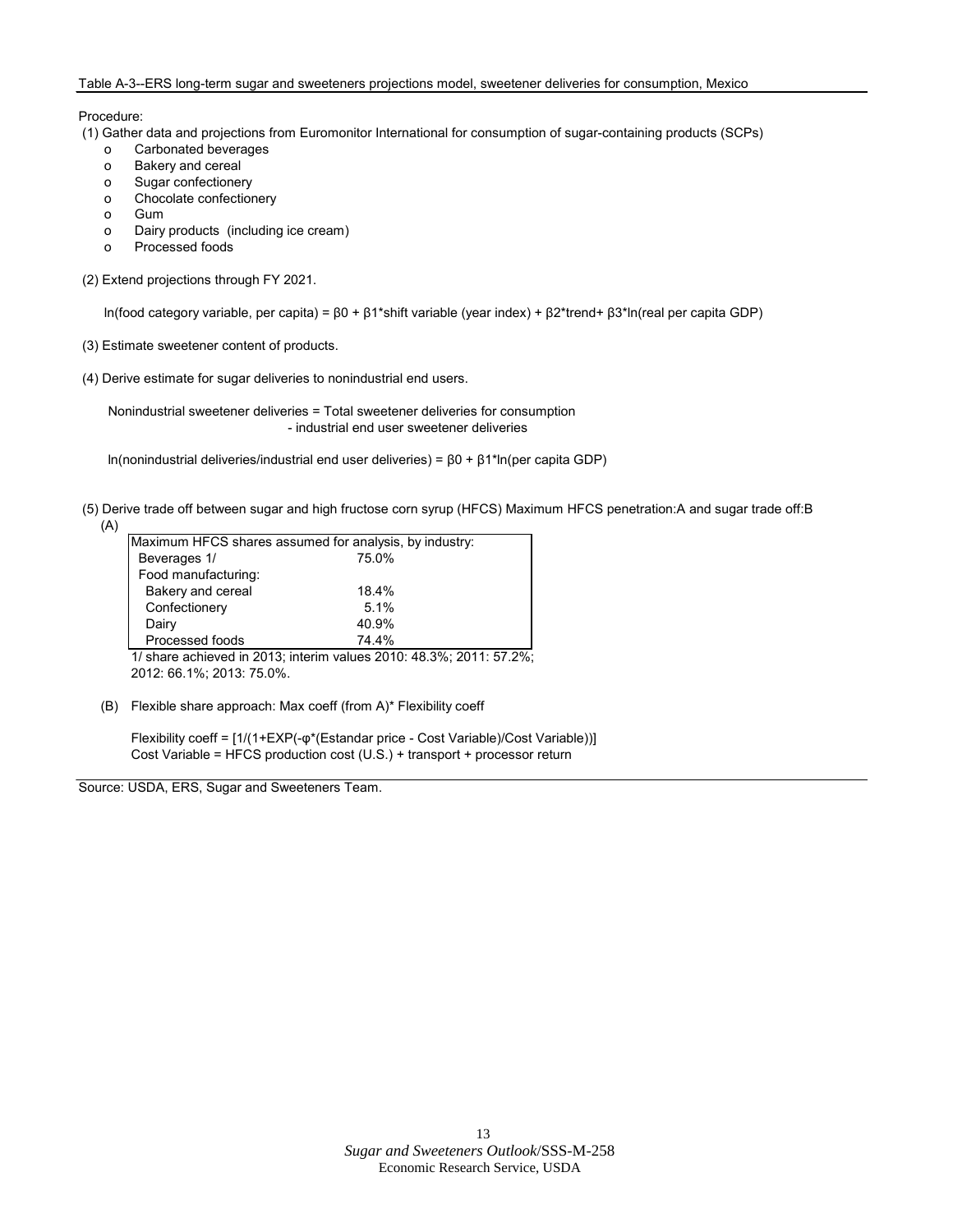# *Trade, Ending-Year Sugar Stocks, and Prices*

1

Ending-fiscal-year sugar stocks are the difference between total sugar supplies (beginning stocks, production, and imports) and total use (sugar deliveries and exports). The price of Mexican estandar sugar is an inverse function of the ratio of ending-year stocks to sugar consumption. If HFCS is available in Mexico at a lower price than domestic sugar, there is an incentive to substitute HFCS for that sugar, thereby adding more sugar to ending stocks and leading to lower sugar prices, all else constant.

The sweetener-trade phase-in period of the North American Free Trade Agreement (NAFTA) was complete as of January 1, 2008. Trade in all sweeteners between Mexico and the United States is now duty free, with no quantitative restrictions, which implies a link between domestic Mexican sugar prices and those in the United States when Mexico exports sugar to the United States. If sugar prices are higher in the United States than in Mexico, it might be expected that sugar from Mexican stocks would be exported to the United States. A trading equilibrium results when price differences are equal to transport and marketing costs, with adjustments made for the bilateral exchange rate and quality differences.<sup>4</sup>

As explained above, sugar baseline projections this year are based on fixed ending stocks-to-use assumptions (version A), with price parity relationships (version B) used for contrasting alternative scenarios. The framework is shown in figure A-2. Version A assumes Mexico exports to the United States for the U.S. to achieve the 13.5 percent stocks-to-use ratio. U.S. TRQ imports do not rise above WTO and FTA minimum levels. Mexico imports from the third countries to reach its ending stocks target. Prices between the two countries are independent of each other. In Version B, Mexico ships sugar to the United States until price parity (explained above) is achieved. There are no Mexican sugar imports from third countries in version B.

# *Long-Term Projections of Sugar Supply and Use in Mexico—Version A*

Table A-5 shows Mexican sugar supply and use, along with HFCS use and sugar prices, from FY 2011 through 2021. Production averages about 5.8 million MTRV over the projections period. Production increases up to FY 2013 (5.975 million MTRV) because of lagged, earlier-period price effects increasing sugarcane area to 681,000 hectares. After FY 2011, annual estandar prices rise by small amounts, reflecting exchange rate changes with no changes to the underlying stocks-to-consumption ratio.<sup>5</sup> Exports average 1.679 million MTRV, while imports average  $729,000$ MTRV. With nearly constant prices in both Mexico and the United States, dynamics are largely determined by population growth, especially after FY 2013 when HFCS plateaus at 75 percent of the beverage sweeteners market.

The baseline scenario assumes no net investment increases in the Mexican sugar sector.<sup>6</sup> Incentives for investment should not be ignored. One incentive is the increased stability emanating from access to the U.S. market. Another is also reduced competition in Mexico because of implied marketing allotment limitations for U.S. sugar producers (a perceived restriction to U.S. producers to 85-percent of the U.S. market) and restrictions on policymakers to increase TRQ imports. U.S. producers themselves may see advantages to investment in Mexican sugar facilities, already seen for certain U.S. refiners and traders.

<sup>&</sup>lt;sup>4</sup> Estandar sugar produced in Mexico is a very high polarity sugar. Its use in the U.S. refining industry helps that industry reduce its costs.

<sup>&</sup>lt;sup>5</sup> The modeling framework determines estandar prices for July-September (third quarter of the calendar year). The annual estandar price is projected as a weighted average of the current and previous third-quarter estandar price. The estandar price for FY 2011 is higher than succeeding years because the stocks-to-consumption ratio for FY 2010 is lower than 22 percent, indicating a higher price for the first part of FY 2011.

<sup>&</sup>lt;sup>6</sup> When the modeling framework was originally developed, more attention was paid to the possibilities of losing processing capacity resulting from trade liberalization scenarios dictating reductions in U.S. sugar loan rates. While the 2008 Farm Act brought increases in loan rates, thus providing for more downward price security, marketing allotments implied limits on the overall size of the U.S. market for U.S. sugar companies.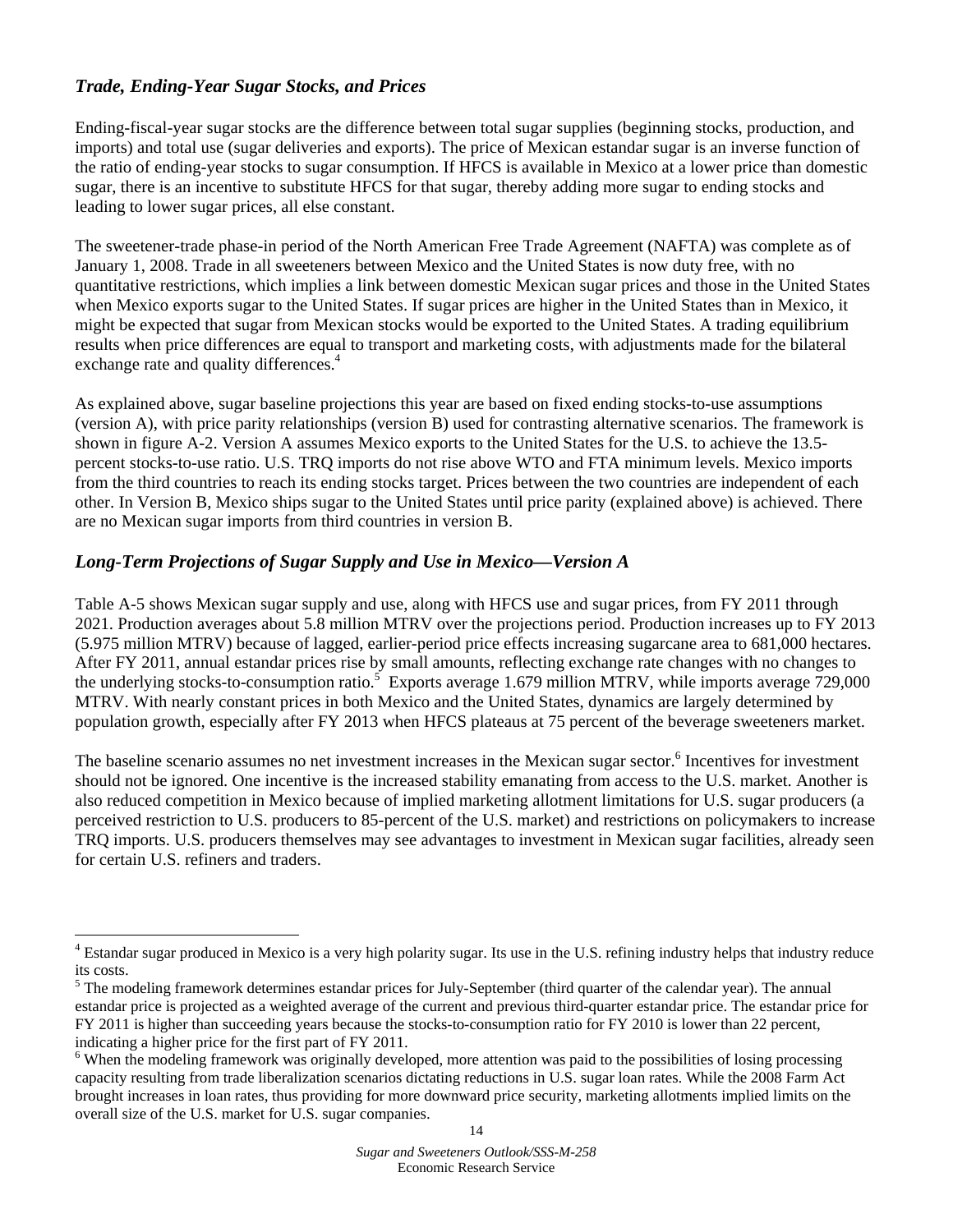Figure A-2--ERS long-term sugar and sweeteners projections model, simplified sugar sector representation

| <b>United States</b>                                                           | <b>Mexico</b>                                     | <b>Rest-of-World</b> |
|--------------------------------------------------------------------------------|---------------------------------------------------|----------------------|
| <b>Total supply</b>                                                            | Total supply                                      |                      |
| Beginning stocks                                                               | Beginning stocks                                  |                      |
| Production                                                                     | Production                                        |                      |
| Imports<br>TRQ (WTO and FTA minimums)<br><b>NAFTA</b>                          | Imports                                           | (Version A)          |
| Other program (Re-export programs)                                             | Total use                                         |                      |
| Total use                                                                      | Deliveries                                        |                      |
|                                                                                | Exports                                           | Exports              |
| <b>Deliveries</b>                                                              | Ending stocks                                     |                      |
| Exports (exogenous)                                                            |                                                   |                      |
| <b>Ending stocks</b>                                                           |                                                   |                      |
|                                                                                |                                                   |                      |
| Ending fiscal year<br>stocks-to-use ratio                                      | Ending fiscal year<br>stocks-to-consumption ratio |                      |
|                                                                                |                                                   |                      |
| <b>Version A</b>                                                               | <b>Version A</b>                                  |                      |
| Stocks-to-use = $13.5$ percent                                                 | Stocks-to-(human) consumption = 22 percent        |                      |
| <b>Version B</b>                                                               | <b>Version B</b>                                  |                      |
| Raw cane sugar price $\longleftrightarrow$ Estandar sugar price $\leftarrow$   |                                                   |                      |
| Pus (cents/lb) = marketing costs + [quality-adjustment factors]*Pmx (cents/lb) |                                                   |                      |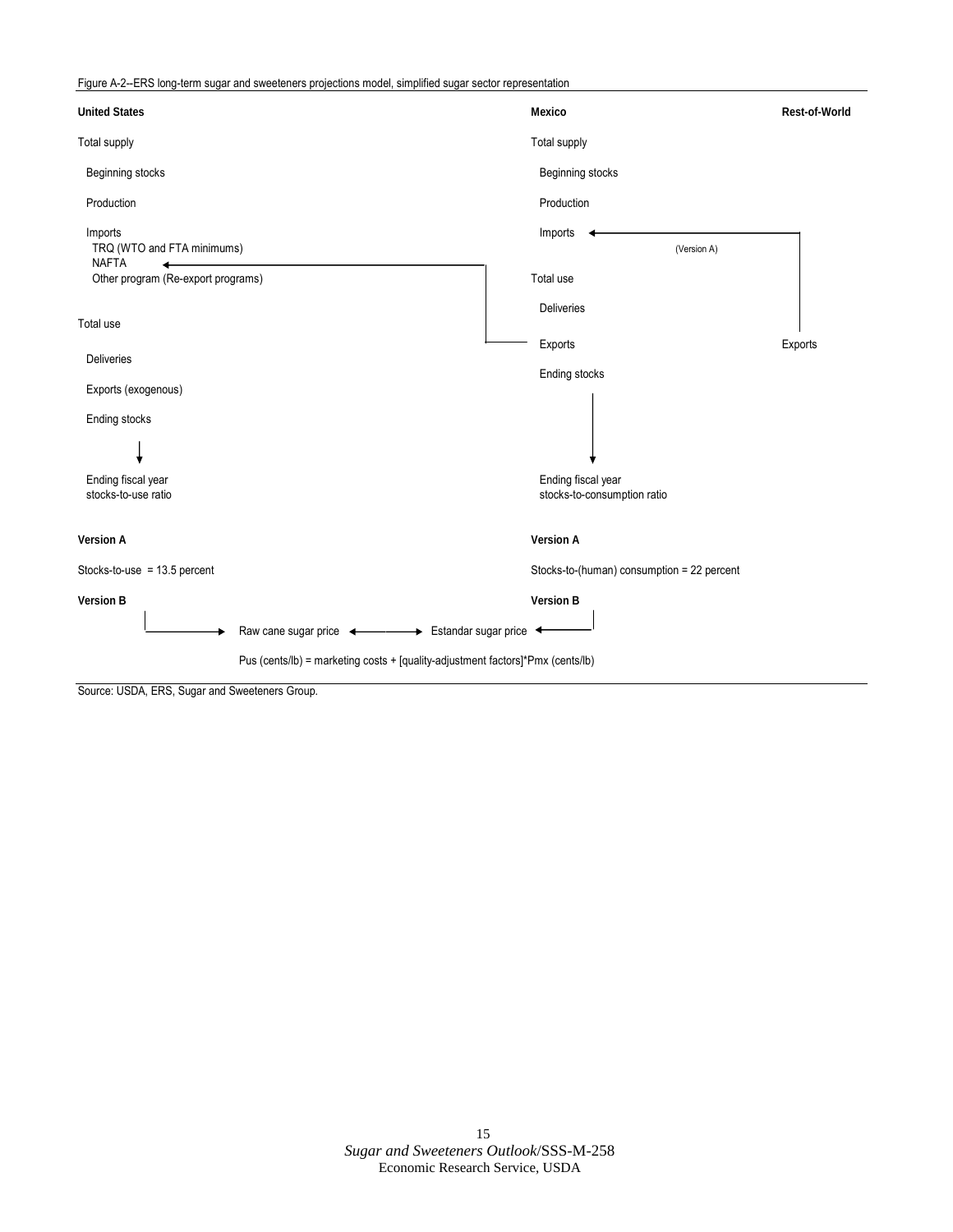| Table A-4--ERS long-term sugar and sweeteners projections model: Mexico, assumptions, sweetener deliveries to end users, marketing year 2011-21  |       |       |       |       |       |                                             |       |       |       |        |       |
|--------------------------------------------------------------------------------------------------------------------------------------------------|-------|-------|-------|-------|-------|---------------------------------------------|-------|-------|-------|--------|-------|
|                                                                                                                                                  | 2011  | 2012  | 2013  | 2014  | 2015  | 2016                                        | 2017  | 2018  | 2019  | 2020   | 2021  |
|                                                                                                                                                  |       |       |       |       |       | 1,000 metric tons, refined value equivalent |       |       |       |        |       |
| <b>Beverage deliveries</b>                                                                                                                       | 1,639 | 1,650 | 1,658 | .668  | 1,679 | 889. ا                                      | 1,699 | 1.709 | 1,720 | 1.730  | 1.741 |
| Industrial food deliveries                                                                                                                       | 1,123 | 1,142 | 1,160 | 178,، | ,198  | 219. ا                                      | 1,240 | 1,262 | 1,284 | 307. ا | 1,330 |
| Bakery & cereal                                                                                                                                  | 754   | 765   | 776   | 787   | 798   | 809                                         | 820   | 831   | 842   | 853    | 865   |
| Confectionery                                                                                                                                    | 272   | 276   | 279   | 283   | 288   | 293                                         | 298   | 303   | 309   | 314    | 320   |
| Dairy                                                                                                                                            | 48    | 49    | 51    | 53    | 55    | 58                                          | 61    | 64    | 67    | 70     | 74    |
| Processed foods                                                                                                                                  | 50    | 52    | 54    | 55    | 57    | 59                                          | 62    | 64    | 66    | 69     | 71    |
| <b>Nonindustrial deliveries</b>                                                                                                                  | 2,802 | 2,828 | 2,852 | 2,879 | 2,906 | 2,934                                       | 2,963 | 2,991 | 3,021 | 3,051  | 3,082 |
| <b>Total sweetener deliveries</b>                                                                                                                | 5,564 | 5,619 | 5,670 | 5,726 | 5,783 | 5,842                                       | 5,902 | 5,962 | 6,024 | 6,088  | 6,152 |
| Total sweetener deliveries, per capita (kg)<br>$O_{\text{current}}$ , $IIPDA$ , $FDA$ , $O_{\text{current}}$ and $O_{\text{current}}$ and $Tann$ | 48.9  | 48.9  | 48.8  | 48.7  | 48.7  | 48.7                                        | 48.7  | 48.7  | 48.8  | 48.8   | 48.9  |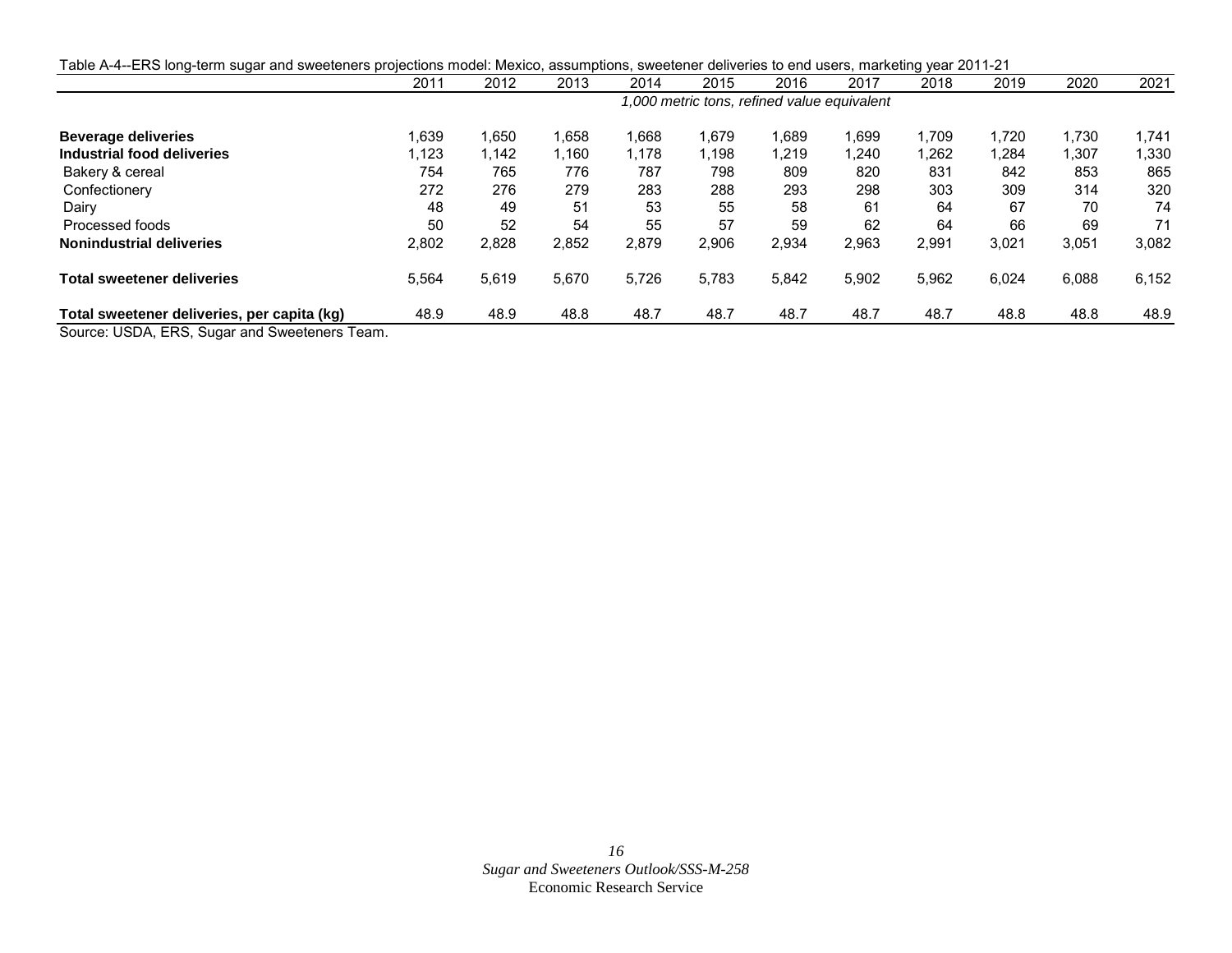Table A-5--Version A, base sugar supply, utilization, and price projections for Mexico, fiscal years 2011-21

|                                       | 2011                                   | 2012   | 2013  | 2014         | 2015  | 2016  | 2017  | 2018  | 2019  | 2020  | 2021  |
|---------------------------------------|----------------------------------------|--------|-------|--------------|-------|-------|-------|-------|-------|-------|-------|
|                                       | 1,000 metric tons, raw value (MTRV) 1/ |        |       |              |       |       |       |       |       |       |       |
| Beginning stocks                      | 760                                    | 056, ا | 1,048 | 1,020        | 1,028 | 1,039 | 1,049 | 1,060 | 1,071 | 1,083 | ,094  |
| Area (1,000 hectares)                 | 665                                    | 676    | 681   | 676          | 667   | 655   | 639   | 636   | 625   | 622   | 624   |
| Sugar yield (MTRV/hectare)            | 8.655                                  | 8.620  | 8.776 | 8.823        | 8.871 | 8.919 | 8.965 | 9.000 | 9.064 | 9.106 | 9.158 |
| Sugar production                      | 5,753                                  | 5,830  | 5,975 | 5,966        | 5,914 | 5,841 | 5,726 | 5,726 | 5,667 | 5,661 | 5,715 |
| Imports                               | 1,073                                  | 500    | 239   | 323          | 441   | 580   | 763   | 833   | 959   | 1,056 | 1,249 |
| Supply                                | 7,586                                  | 7,385  | 7,263 | 7,309        | 7,383 | 7,460 | 7,539 | 7,619 | 7,697 | 7,800 | 8,057 |
| Disappearance                         | 4,801                                  | 4,765  | 4,637 | 4,674        | 4.721 | 4,769 | 4,819 | 4,869 | 4,921 | 4,971 | 5,025 |
| Consumption                           | 4,801                                  | 4,765  | 4,637 | 4,674        | 4,721 | 4,769 | 4,819 | 4,869 | 4,921 | 4,971 | 5,025 |
| Other disappearance                   |                                        | 0      | 0     | $\mathbf{0}$ | 0     |       |       | 0     | 0     |       | 0     |
| Exports                               | 1,729                                  | 1,572  | 1,606 | 1,607        | 1,624 | 1,642 | 1,660 | 1,678 | 1,693 | 1,736 | 1,926 |
| Ending stocks                         | 1,056                                  | 1,048  | 1,020 | 1,028        | 1,039 | 1,049 | 1,060 | 1,071 | 1,083 | 1,094 | 1,106 |
| High fructose corn syrup (dry weight) | 1,038                                  | 1,126  | 1,299 | 1,319        | 1,332 | 1,345 | 1,358 | 1,371 | 1,384 | 1,401 | 1,414 |
| Estandar (cents/lb)                   | 25.09                                  | 23.87  | 23.99 | 24.12        | 24.24 | 24.36 | 24.49 | 24.61 | 24.74 | 24.86 | 24.99 |

1/ Unless indicated otherwise.

Source: USDA, ERS, Sugar and Sweeteners Team, projections from ERS long-term sugar and sweeteners model.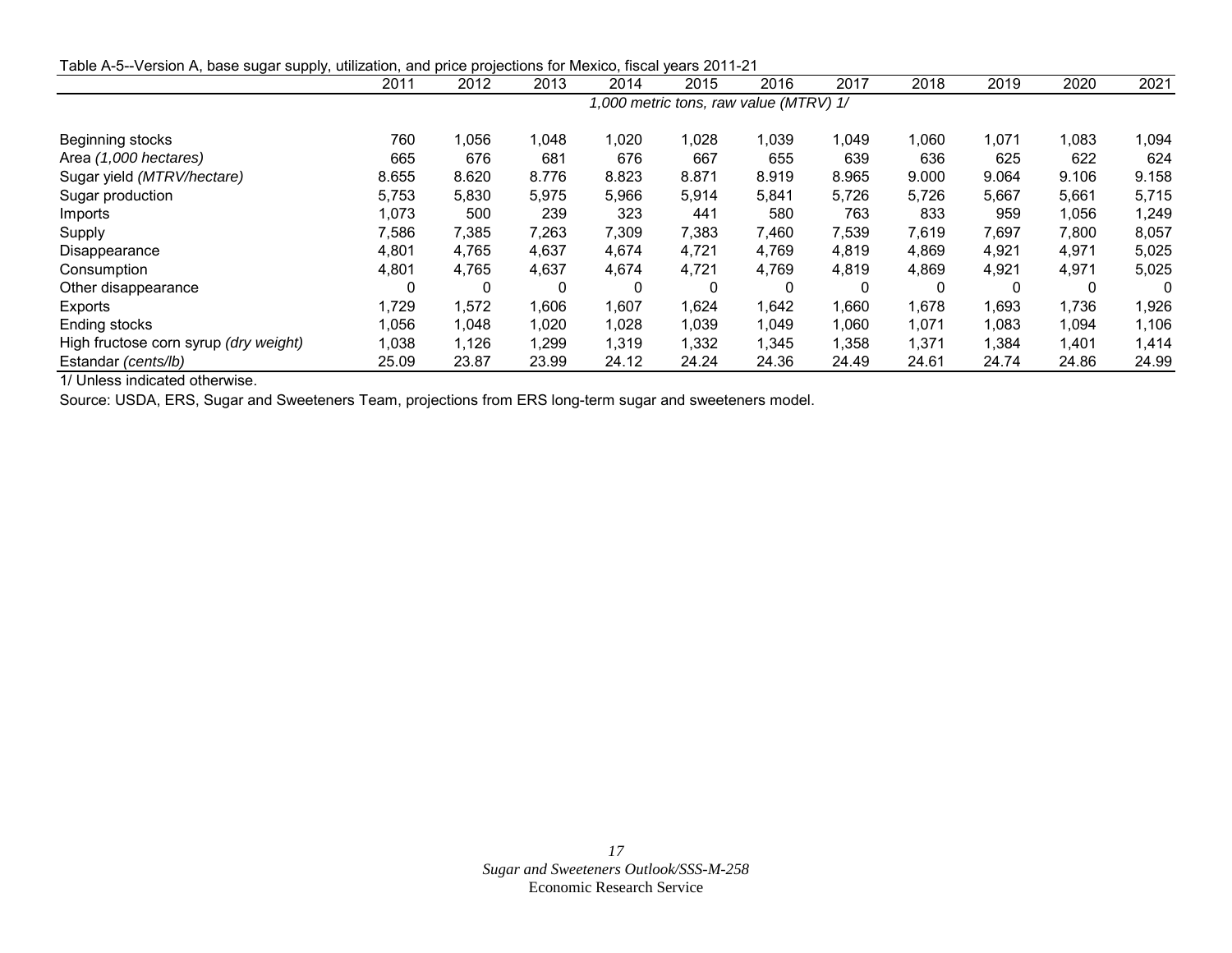A second scenario assumes that investment in Mexican producing facilities (except the two factories in the high-cost Northwest region) causes sugarcane area to expand by an annual rate of 2 percent. The version A specification limits the analysis, however. Although production increases by an average of 441,000 MTRV over the projections period (table A-6), imports are displaced exactly by the same amount due to the ending stocks assumption. Nonetheless, investment projections take on more interest under the version B specification.

# *Alternative Long-Term Projections of Sugar Supply and Use in Mexico—Version B*

The version B base is determined through trade flows bringing about sugar pricing parity between the United States and Mexico. The course for both countries' sugar sectors is set by initial supply conditions in the United States and Mexico and by assumptions about U.S. policy. The FY 2010 ending stocks-to-use ratio is a historically low 9.6 percent in the United States, and stocks-to-consumption in Mexico is 15.5 percent. It is assumed that U.S. policymakers do not increase TRQs above minimum access levels and U.S. producers do not expand capacity to increase production potential. No special assumptions are initially made regarding investment in Mexican processing. In these circumstances, annual U.S. stocks-to-use ratios do not rise above the FY 2010 level.

Table A-7 shows results for Mexico. Average annual production is only 2.4 percent higher in version B than in version A, although version B FY 2021 production is 5.9 percent higher. Substantially higher prices are not seen in Mexico until FY 2018. Up to then, the version B prices exceed those in version A by less than 2 cents per pound (lb). Although the margins increase after FY 2017, prices affect production only after significant lags. Also, the assumption of no Mexican sugar imports from third countries means less total sugar supply and less sugar to export. Version B's average export level is only about 80 percent of that of version A—1.338 million MTRV per year.

Investments in Mexican processing facilities that imply annual 2-percent area expansion push out total annual supply, which leads to expanded exports—1.565 million MTRV compared with the version B base of 1.338 million MTRV—and increased stocks carryover. Average estandar prices decrease 12.8 percent from the base to 24.54 cents/lb. The resulting stocks-to-consumption ratio at 22.9 percent is close to the optimum level, providing for increased domestic food security.

Reducing HFCS use in Mexico leads to less exportable sugar supply. Two scenarios are run where HFCS constitutes 50 percent of beverage sweetener demand (down from 75 percent in the base) for both the scenario with no investment and the scenario with 2-percent per annum area increase. Exports fall between 144,000 MTRV and 153,000 MTRV as more sugar is used domestically. Estandar prices rise about 28 percent relative to the comparable base scenarios.

# *Summary*

The long-term projections in this article present different perspectives on sugar and sweeteners in Mexico, as well as the United States. Version A represents something of a cooperative fixed-stocks policy in both countries. The ratios used here are arbitrary but do illustrate the approach; other assumptions could be added and modifications made. Version B represents a price-based trade approach. A scenario of restricted HFCS use in Mexico illustrates the effects. Also suggestive are gains available from increased investment in the Mexican sugar sector. Further research regarding costs and tradeoffs with investments in alternative sugar-producing areas could be an extension of this type of analysis.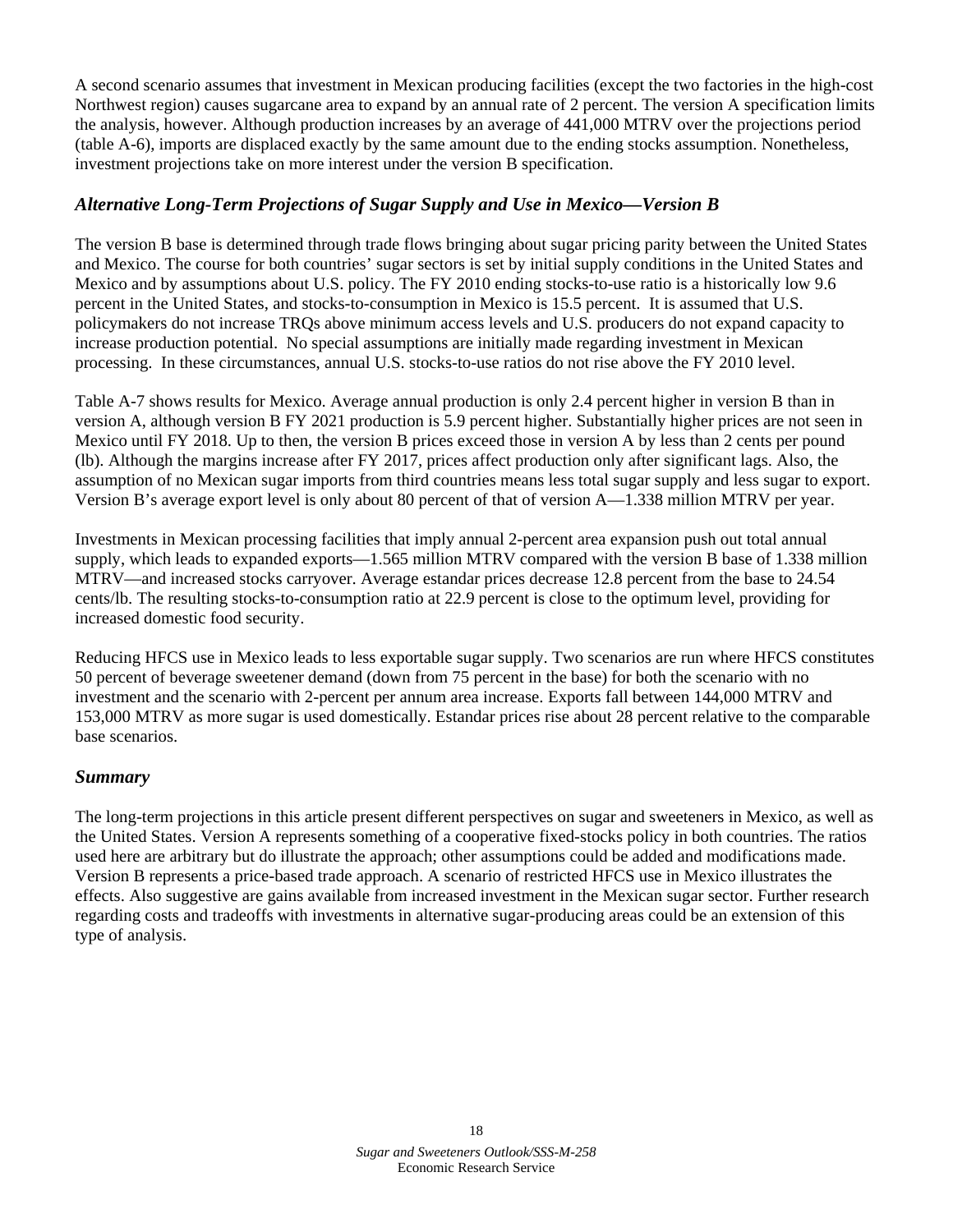Table A-6--Comparison of scenario results for Mexico: Sugar supply, use, and prices, average of fiscal year (FY) 2011-21

|                                       | Scenarios: 1/            |                         |                                        |                                           |       |                           |  |  |  |  |  |
|---------------------------------------|--------------------------|-------------------------|----------------------------------------|-------------------------------------------|-------|---------------------------|--|--|--|--|--|
| Item                                  | I.Base - Version A (V-A) | 2. Mexico 2% inv. - V-A | 3. Base - Version B(V-B)               | 4. Mexico 2% inv. - V-B 5. HFCS 50% - V-B |       | 6.HFCS 50%, 2% inv. - V-B |  |  |  |  |  |
|                                       |                          |                         | 1,000 metric tons, raw value (MTRV) 2/ |                                           |       |                           |  |  |  |  |  |
| Beginning stocks                      | 1,028                    | 1,028                   | 610                                    | 1,055                                     | 353   | 667                       |  |  |  |  |  |
| Area (1,000 hectares)                 | 651                      | 701                     | 664                                    | 707                                       | 687   | 725                       |  |  |  |  |  |
| Sugar yield (MTRV/hectare)            | 8.905                    | 8.903                   | 8.941                                  | 8.908                                     | 9.004 | 8.950                     |  |  |  |  |  |
| Sugar production                      | 5,798                    | 6,239                   | 5,937                                  | 6,299                                     | 6,190 | 6,492                     |  |  |  |  |  |
| Imports                               | 729                      | 287                     | 136                                    | 136                                       | 136   | 136                       |  |  |  |  |  |
| Supply                                | 7,554                    | 7,554                   | 6,683                                  | 7.490                                     | 6,680 | 7,295                     |  |  |  |  |  |
| Disappearance                         | 4,816                    | 4,816                   | 4,781                                  | 4,817                                     | 5,174 | 5,180                     |  |  |  |  |  |
| Consumption                           | 4,816                    | 4,816                   | 4,781                                  | 4,817                                     | 5,174 | 5,180                     |  |  |  |  |  |
| Other disappearance                   | 0                        |                         |                                        |                                           |       |                           |  |  |  |  |  |
| Exports                               | 1,679                    | 1,679                   | 1,338                                  | 1,565                                     | .194  | 1,411                     |  |  |  |  |  |
| Ending stocks                         | 1,059                    | 1,059                   | 565                                    | 1,108                                     | 312   | 704                       |  |  |  |  |  |
| Stocks-to-consumption (ratio)         | 0.220                    | 0.220                   | 0.119                                  | 0.229                                     | 0.061 | 0.135                     |  |  |  |  |  |
| High fructose corn syrup (dry weight) | 1,308                    | 1,308                   | 1,341                                  | 1,307                                     | 970   | 964                       |  |  |  |  |  |
| Estandar (cents/lb)                   | 24.49                    | 24.49                   | 27.69                                  | 24.54                                     | 31.84 | 27.32                     |  |  |  |  |  |
| $\cdots$                              |                          |                         |                                        |                                           |       |                           |  |  |  |  |  |

1/ Scenarios:

1. Base - Version A (V-A): US stocks-to-use = 13.5%, Mx stocks-to-consumption = 22 %

2. Mexico 2% inv., V-A : same as no.1 except investment in sugar industry results in annual 2-percent area increase

3. Base - Version B (V-B): Mexican estandar - U.S. raw sugar price parity

4. Mexico 2% inv., V-B : same as no. 3 except investment in sugar industry results in annual 2-percent area increase

5. Same as no.3 except HFCS 50% of beverage sweetener demand, down from 75 %

6. Same as no. 4 except HFCS 50% of beverage sweetener demand, down from 75 %

2/ Unless indicated otherwise

Source: USDA, ERS, Sugar and Sweeteners Team, projections from ERS long-term sugar and sweeteners model.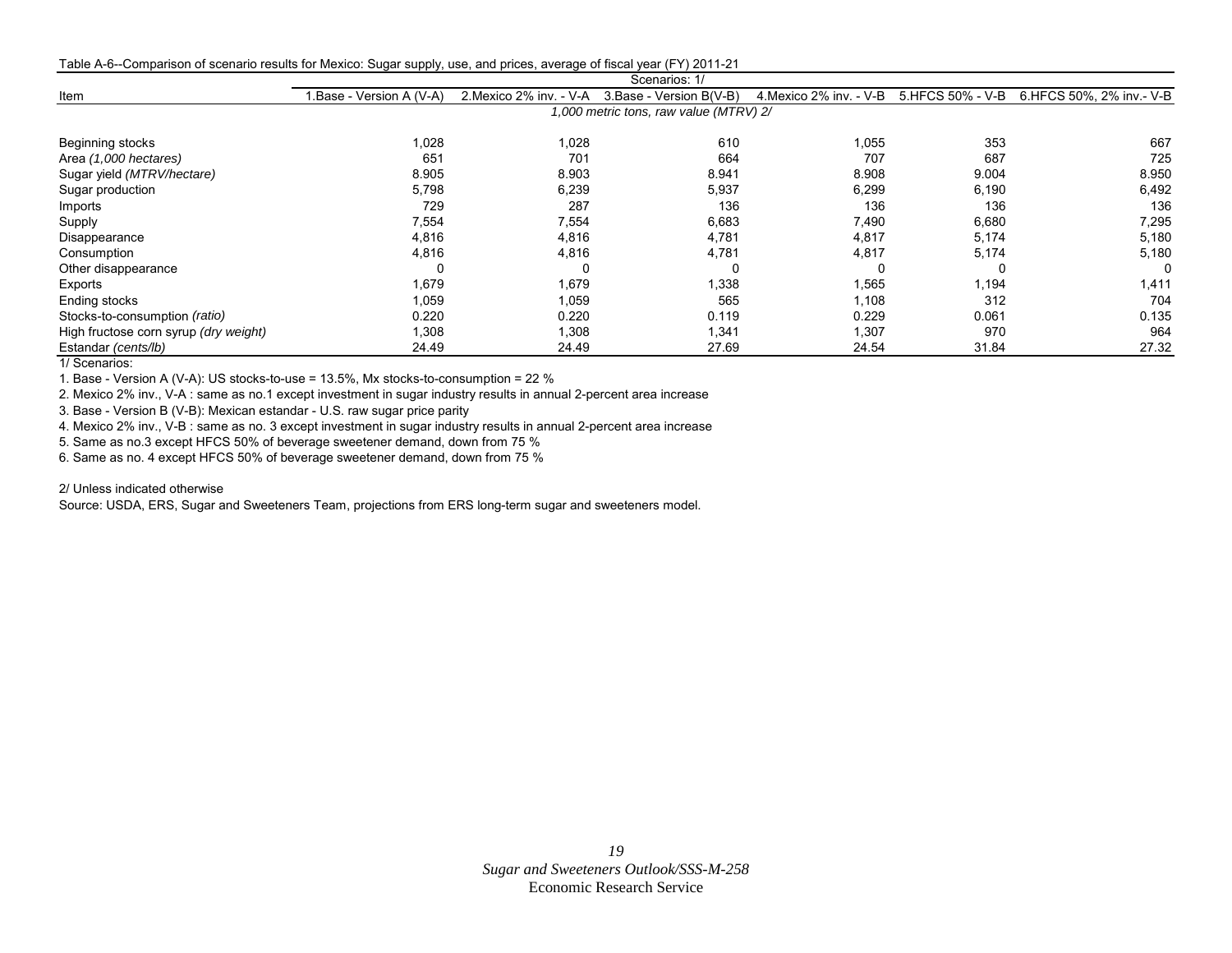| Table A-7--Version B, base sugar supply, utilization, and price projections for Mexico, fiscal years 2011-21 |                                        |       |       |       |             |       |       |       |       |       |       |
|--------------------------------------------------------------------------------------------------------------|----------------------------------------|-------|-------|-------|-------------|-------|-------|-------|-------|-------|-------|
| Item                                                                                                         | 2011                                   | 2012  | 2013  | 2014  | 2015        | 2016  | 2017  | 2018  | 2019  | 2020  | 2021  |
|                                                                                                              | 1,000 metric tons, raw value (MTRV) 1/ |       |       |       |             |       |       |       |       |       |       |
| Beginning stocks                                                                                             | 760                                    | 655   | 588   | 661   | 732         | 756   | 722   | 620   | 518   | 402   | 298   |
| Area (1,000 hectares)                                                                                        | 665                                    | 676   | 681   | 680   | 675         | 667   | 654   | 655   | 648   | 650   | 655   |
| Sugar yield (MTRV/hectare)                                                                                   | 8.655                                  | 8.626 | 8.804 | 8.860 | 8.905       | 8.951 | 8.997 | 9.036 | 9.111 | 9.168 | 9.244 |
| Sugar production                                                                                             | 5,753                                  | 5,834 | 6,000 | 6,025 | 6,009       | 5,966 | 5,882 | 5,918 | 5,907 | 5,957 | 6,054 |
| Imports                                                                                                      | 136                                    | 136   | 136   | 136   | 136         | 136   | 136   | 136   | 136   | 136   | 136   |
| Supply                                                                                                       | 6,649                                  | 6,625 | 6,723 | 6,822 | 6,877       | 6,858 | 6,741 | 6,674 | 6,561 | 6,494 | 6,489 |
| Disappearance                                                                                                | 4,801                                  | 4,706 | 4,584 | 4,635 | 4,690       | 4,741 | 4,788 | 4,834 | 4,883 | 4,935 | 4,990 |
| Consumption                                                                                                  | 4,801                                  | 4,706 | 4,584 | 4,635 | 4.690       | 4,741 | 4,788 | 4,834 | 4,883 | 4,935 | 4,990 |
| Other disappearance                                                                                          | 0                                      | 0     | 0     | 0     | $\mathbf C$ | 0     | 0     | 0     | 0     |       | 0     |
| Exports                                                                                                      | 1,193                                  | 1,332 | 1,479 | 1,454 | 1,432       | .395  | 1,332 | .321  | 1,276 | 1,261 | ,239  |
| Ending stocks                                                                                                | 655                                    | 588   | 661   | 732   | 756         | 722   | 620   | 518   | 402   | 298   | 259   |
| High fructose corn syrup (dry weight)                                                                        | 1,038                                  | l.182 | 1,348 | .355  | 1.361       | 1,372 | 1,387 | 1.404 | 1,420 | 1,435 | .447  |
| Estandar (cents/lb)                                                                                          | 25.70                                  | 26.47 | 26.78 | 26.20 | 25.93       | 26.06 | 26.65 | 27.74 | 29.11 | 30.99 | 32.94 |

1/ Unless indicated otherwise.

Source: USDA, ERS, Sugar and Sweeteners Team, projections from ERS long-term sugar and sweeteners model.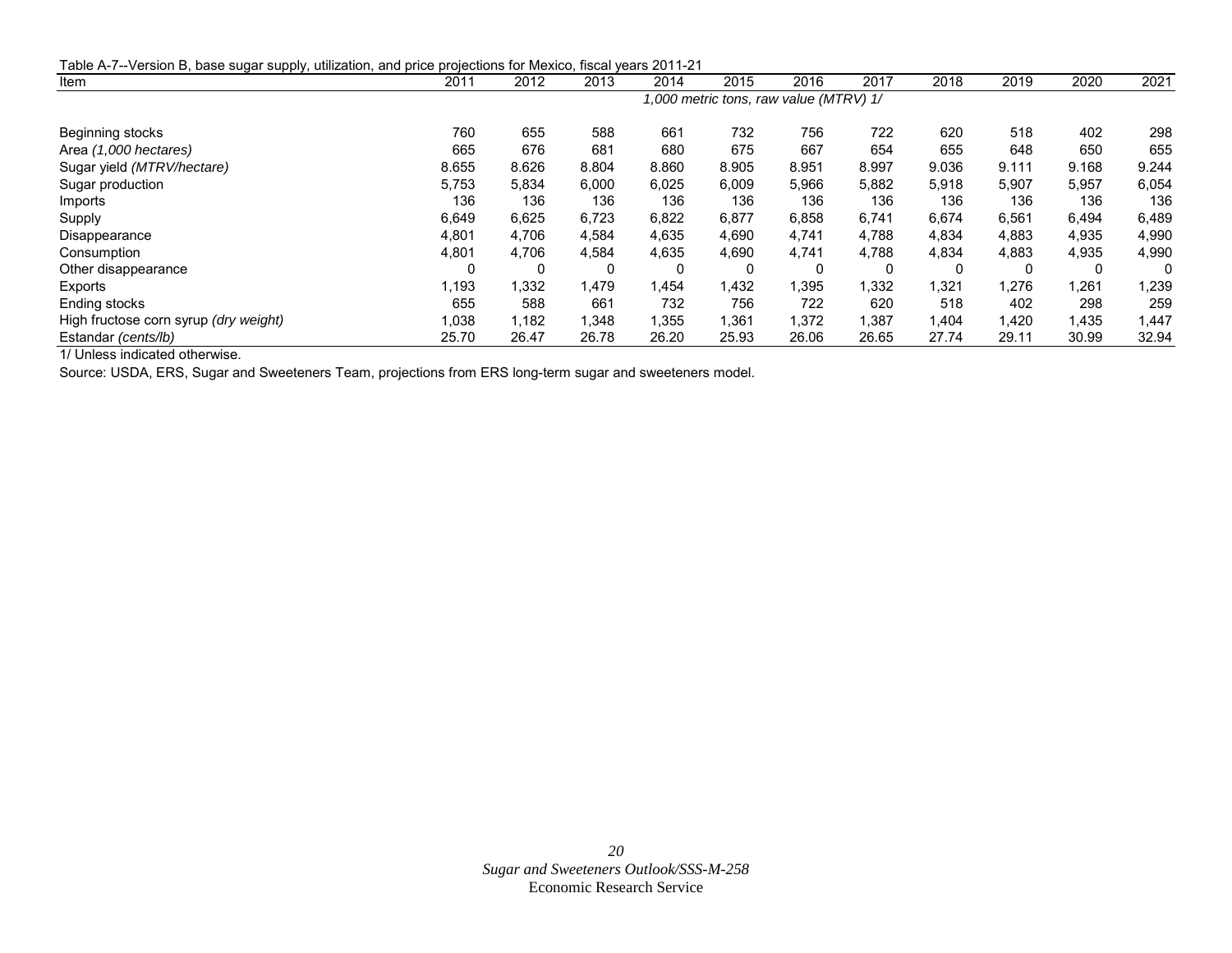

Sustainable Agriculture: The Key to Health & Prosperity

February 18-19, 2010

**Crystal Gateway Marriott Hotel** Arlington, Virginia

For registration and other details: www.usda.gov/oce/forum/